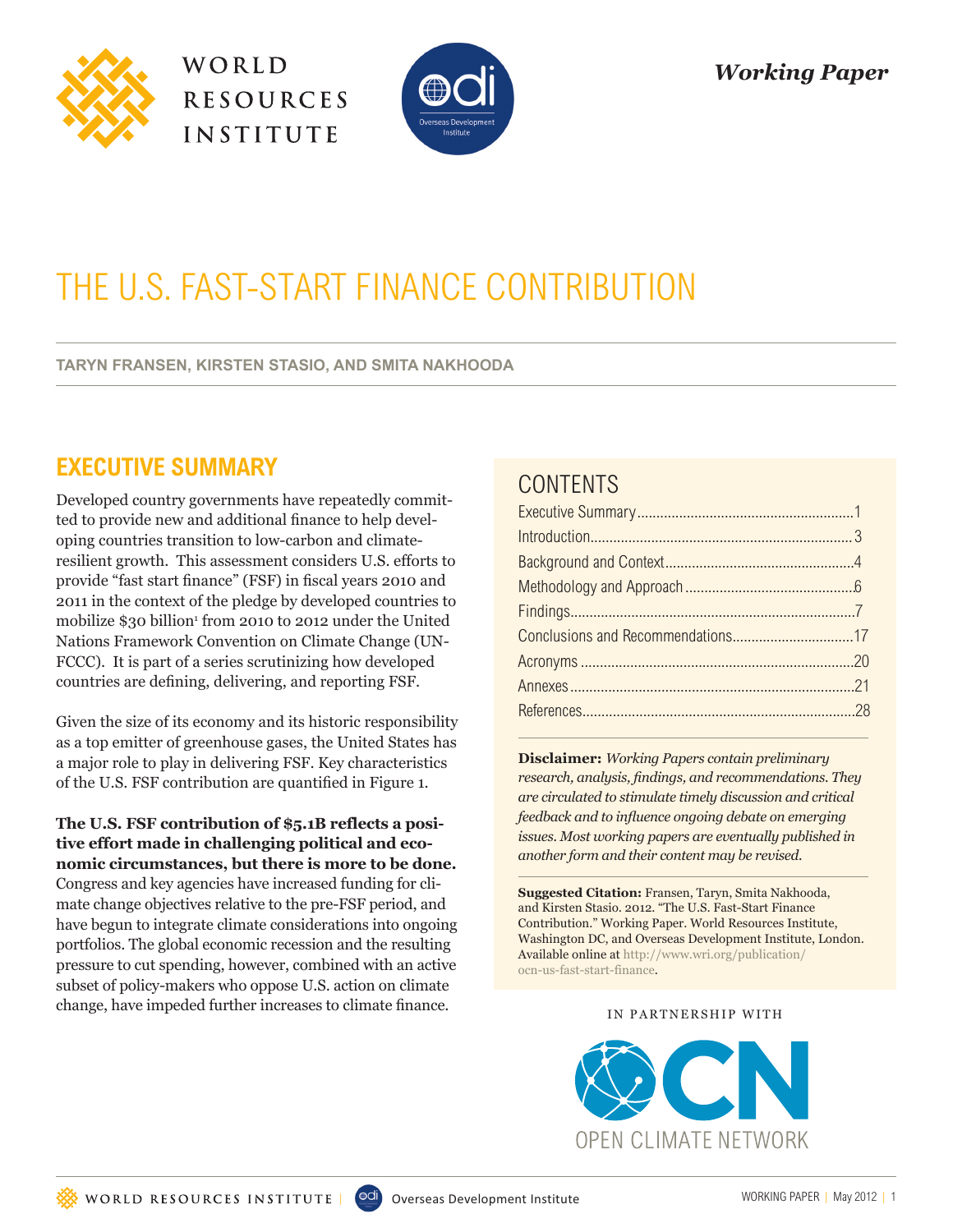#### Figure 1 | **Overview of U.S. Fast-Start Finance**

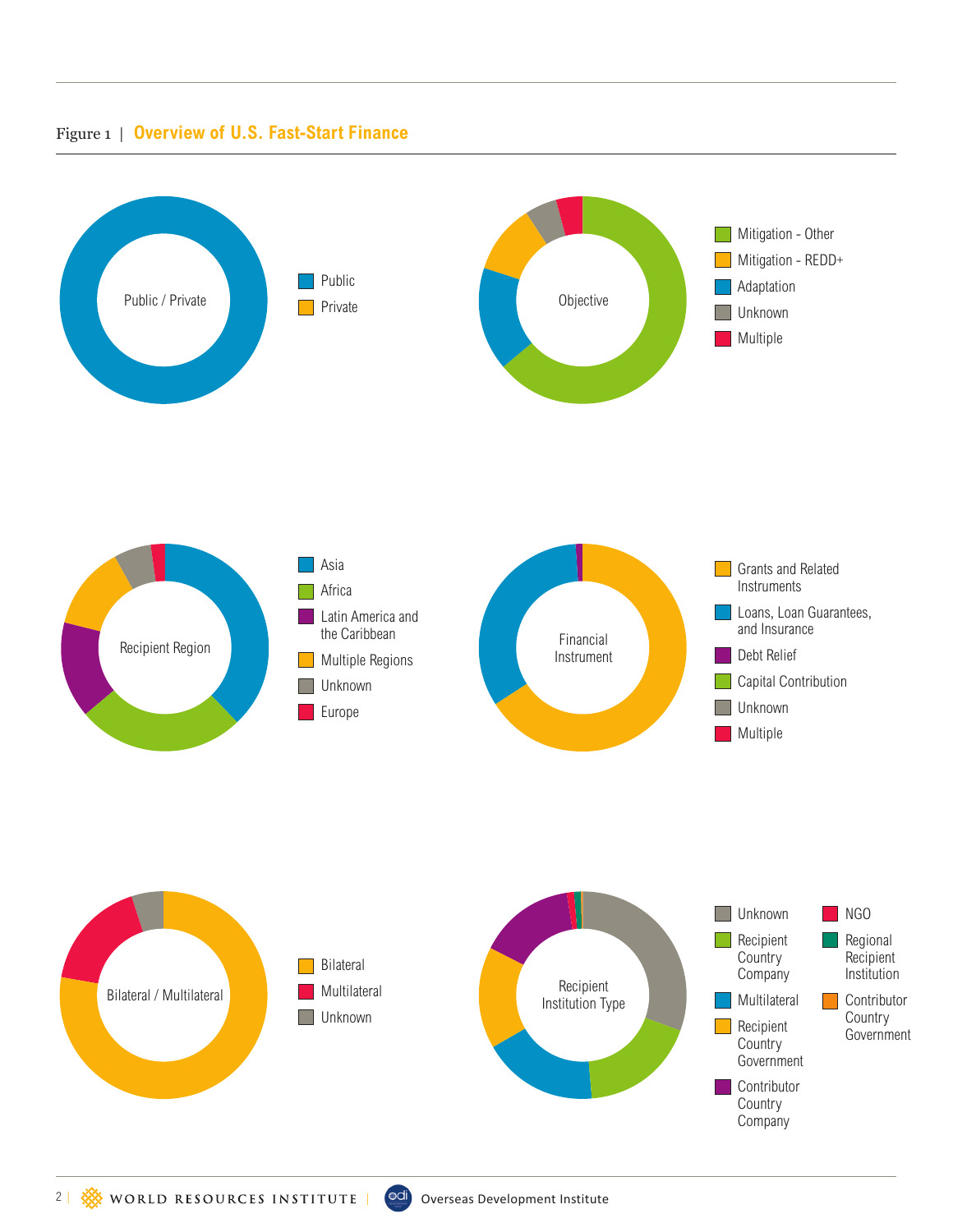**The US does not count private finance toward its FSF contribution, but it does count non-grant instruments as well as development assistance.** Loans, loan guarantees, and insurance constitute onethird of the U.S. contribution; grants and related instruments (including contracts and grant contributions to multilateral climate funds) account for the rest. Only a minority of the funds examined – 40% for adaptation and 29% for mitigation – support projects that clearly target climate change as a *principal* objective, although the remainder can in most cases still be expected to deliver climate benefits. (A greater share may principally target climate change, but adequate information was not available to support this conclusion.)

**While the FSF contribution reflects some new effort to address climate change, it is unclear that the contribution as a whole can be considered "new and additional."** Since the start of the FSF period, the United States has substantially increased international finance that explicitly targets climate change. Some U.S. government agencies have also begun integrating climate change into aspects of development assistance and development finance. The United States is also counting as FSF projects and programs that it was funding – and that were likely delivering climate benefits – prior to the FSF period. Furthermore, the United States has distanced itself from targets and timetables to increase development assistance, and climate finance appears to be increasing at a significantly faster rate than development assistance.

**There is a need for additional transparency and harmonization in reporting.** The United States has made significant efforts over the past several years to improve monitoring and reporting on climate finance, as well as on foreign assistance. However, there is room for improvement. We recommend that the United States:

- Publish the criteria it uses to program and identify FSF.  $\overline{\phantom{a}}$
- Publish a detailed list of the projects and programs П that constitute FSF, including, for each project, the amount, the administering agency, the financial instrument, the recipient country (where relevant) and institution, whether it is supported by core or non-core climate finance, and, to the extent feasible, information on disbursement status.
- Identify and explain any discrepancies between such a project list and the total reported FSF sum, and explain how non-grant instruments are counted.
- Provide complete information on U.S. FSF in a single П document, so that users can avoid the need to download and reconcile over 240 documents to access this information.
- $\blacksquare$  Harmonize reporting between the FSF reports and the Organisation for Economic Co-operation and Development (OECD) Development Assistance Committee (DAC) by ensuring that relevant FSF projects are tagged with the appropriate DAC Rio Markers and using consistent project titles between the two reporting systems.
- Work in cooperation with other contributor countries and multilateral institutions to strengthen and harmonize bilateral and multilateral reporting on climate finance.

# **INTRODUCTION**

The United States ranks as the world's largest economy and its highest cumulative emitter of greenhouse gases.<sup>2</sup> It is also the largest donor of international assistance, in absolute terms (OECD 2011a). As such, it has the potential – as well as an obligation – to play a leadership role in the transition to a low-carbon, climate-resilient economy, both by undertaking this transition at home and by supporting developing countries in the same. To that end, the United States in 2009 joined a collective pledge, along with other developed countries, to provide finance "approaching \$30 billion for the period 2010 – 2012" to support climate-related needs in developing countries. First articulated in the Copenhagen Accord, and affirmed in the Cancun Agreements, this funding has come to be known as "fast-start finance" (FSF) (see Box 1).

In 2010, the U.S. administration launched the Global Climate Change Initiative (GCCI), which aims to integrate climate change considerations into relevant U.S. foreign assistance (White House 2010). Despite this important step, however, U.S. climate finance has faced significant economic and political challenges. The FSF period coincided with the global economic recession, which dampened the U.S. economy just as it did with many other contributor countries, and reduced political support for international federal spending. The United States came out of FY11 running the second highest federal deficit in its history (Congressional Budget Office 2012),<sup>3</sup> and prolonged partisan debates over the FY11 budget resulted in spending cuts of nearly \$40 billion for a variety of federal programs (Washington Post 2011). Cutbacks will likely continue, with automatic budget cuts of \$1.2 trillion set to occur in 2013 if Congress cannot agree to additional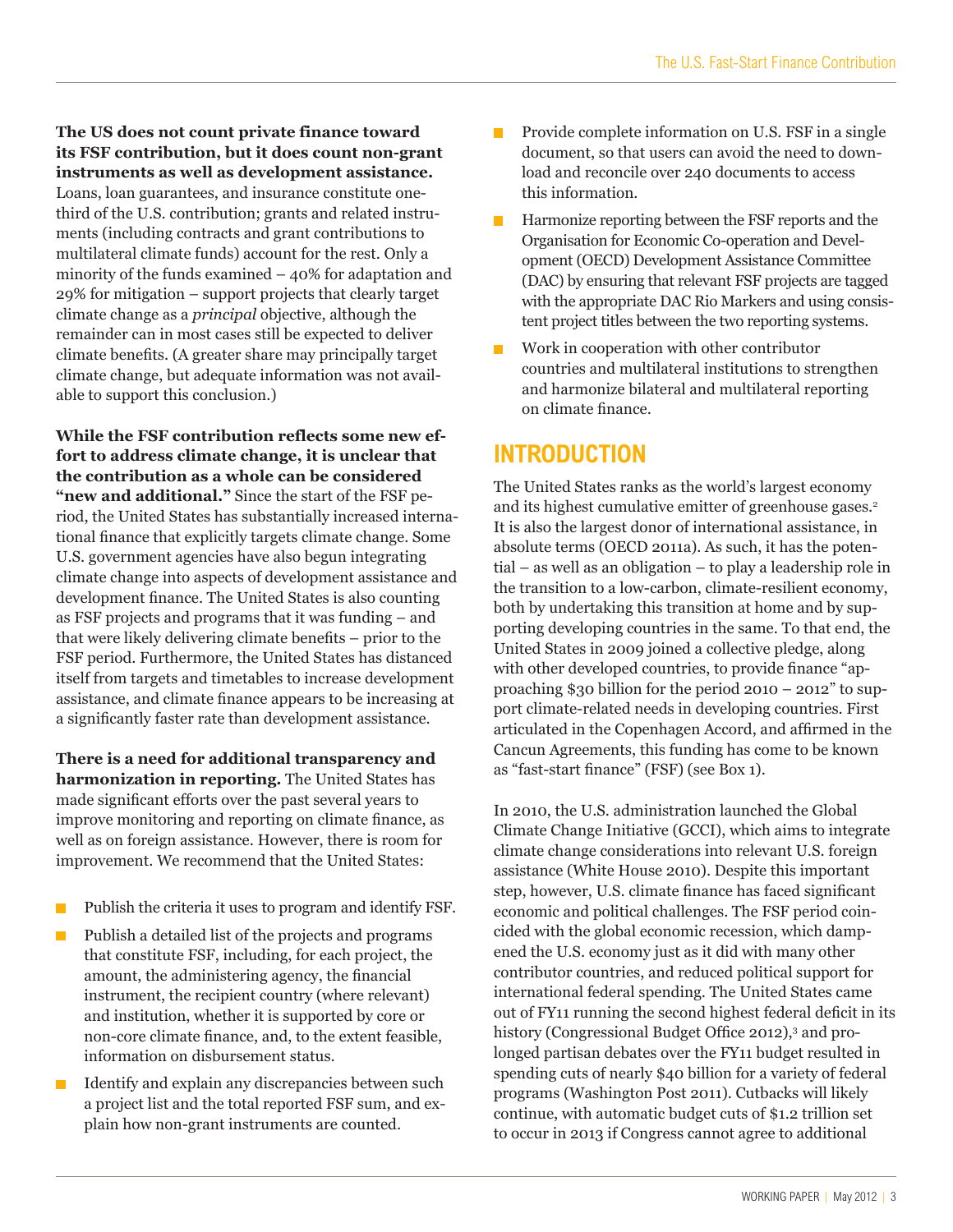#### Box 1 | **Fast-Start Finance in the 2009 Copenhagen Accord**

The collective commitment by developed countries is to provide new and additional resources, including forestry and investments through international institutions, approaching USD 30 billion for the period 2010 – 2012 with balanced allocation between adaptation and mitigation. Funding for adaptation will be prioritized for the most vulnerable developing countries, such as the least developed countries, small island developing States and Africa.

Source: UNFCCC. Decision 1/CP.15 Paragraph 8.

cuts by the end of 2012. Climate finance has been strongly targeted for cuts by a subset of U.S. policymakers and interest groups that oppose U.S. action on climate change. It is in this economic and political context that the U.S. approach to FSF has evolved, and that the United States continues to develop strategies for delivering climate finance in future years.

At the international level, divergent viewpoints as to what constitutes international climate finance in general, and FSF in particular – coupled with lack of harmonized approaches to delivering and reporting climate finance – have clouded discussions of the adequacy of the United States' and other countries' contributions. This assessment aims to shed light on how developed countries are defining, delivering, and reporting FSF, as part of a series of Open Climate Network (OCN) assessments developed in collaboration with the Overseas Development Institute (ODI).

The objectives of the assessments are to:

- **Clarify what major contributor countries have** counted as FSF
- Quantify FSF, by contributor country, in terms of the institutions through which it flows, the financial instruments it comprises, and the objectives and recipients it serves
- Identify best practices and areas for improvement in reporting on FSF

The assessments do not aim to provide full third-party verification of FSF reports, evaluate on-the-ground impacts or effectiveness of FSF, or take positions on specific political issues related to FSF.

# **BACKGROUND AND CONTEXT**

Since 1992, developed countries have pledged to help developing countries meet their climate mitigation and adaptation needs (see Box 2), most recently committing to provide \$30 billion in "fast-start" funds for the years 2010-2012 and \$100 billion annually by 2020. Parties to the United Nations Framework Convention on Climate Change (UNFCCC) have recognized the need to provide the timely transfer of sustainable, predictable, and adequate international climate finance to developing countries to help ensure that these countries – particularly the poorest and most vulnerable – have the resources necessary to adapt to the effects of climate change and to transition onto a low-carbon development pathway.

### **Why focus on public, bilateral climate finance?**

While private finance, as well as domestic finance from developing country governments, will undoubtedly play a significant role in meeting developing countries' climate needs,4 public finance mobilized by contributor countries plays a unique role, and merits special scrutiny for three main reasons. First, developed countries have pledged climate finance in the context of complex and often contentious international negotiations in which countries have not yet achieved the necessary levels of trust and ambition to formulate a successful, collective response to climate change. Delivery on these pledges therefore carries significant implications for the level of trust countries place in the UNFCCC process – and each other – to achieve fair and effective outcomes. Second, whereas private sector finance responds primarily to existing and anticipated market conditions, public finance can in some circumstances help shape those conditions by leveraging private finance to magnify investments in climate goals. Finally, while efforts are underway to engage the private sector in adaptation,<sup>5</sup> private climate finance to date has tended to support mitigation objectives, leaving adaptation efforts highly dependent on public funding (Buchner et al. 2011). At the same time, those countries most vulnerable to severe impacts and disruptions from climate change typically also have the most limited domestic resources to address climate change, and thus have the greatest need for international support.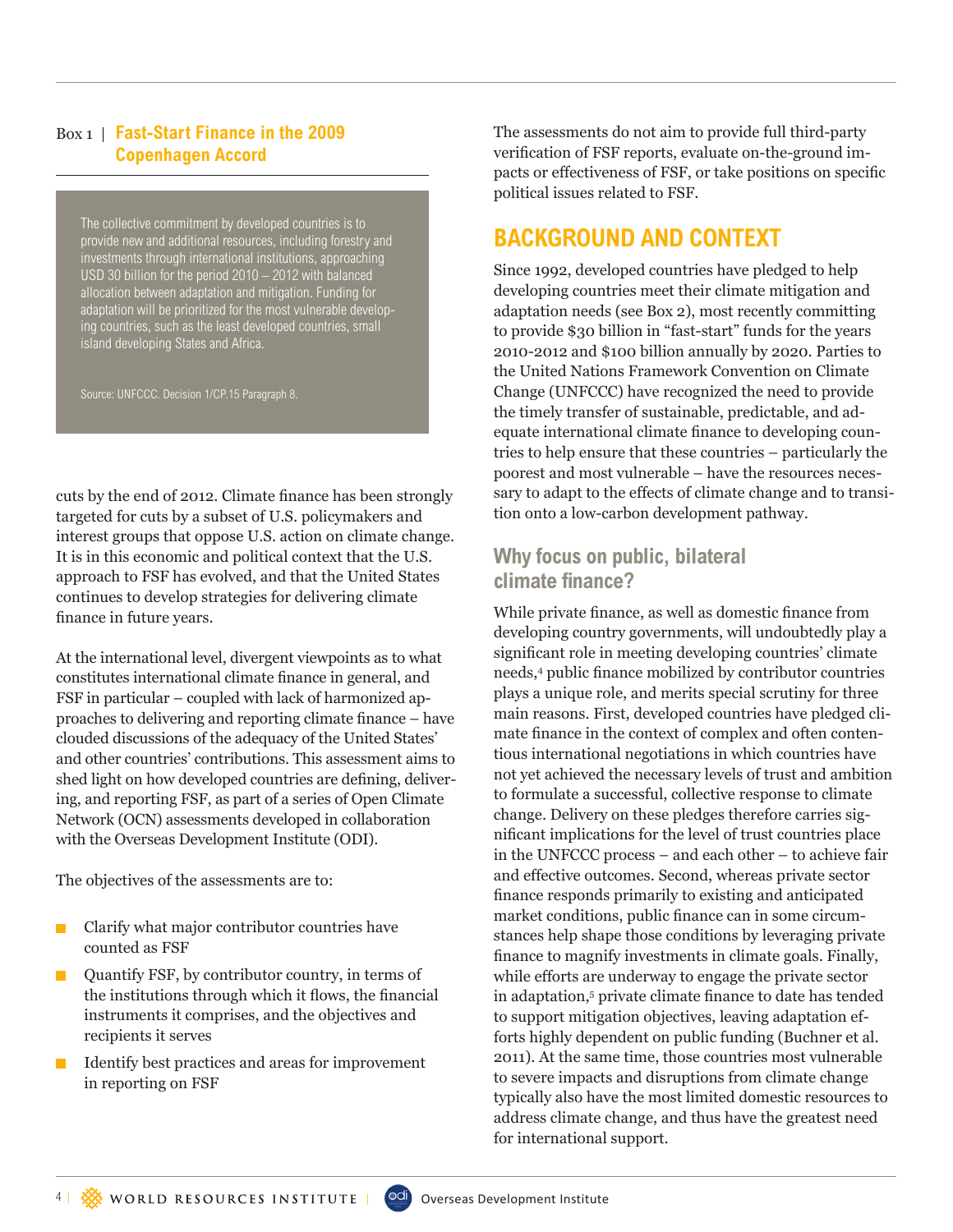#### Box 2 | **What Are the Finance Needs, and Are They Being Met?**

Estimates of the funding required to meet developing countries' climate change needs vary widely. For adaptation, the U.N.'s 2007/2008 Human Development Report estimates that additional adaptation finance needs will amount to \$86 billion annually by 2015. The UNFCCC puts the price tag at \$28-67 billion per year by 2030, while a 2010 World Bank study estimates it at \$70-100 billion per year between 2010 and 2050. For mitigation, estimates from the World Bank, the Climate Group, and the UNFCCC range from \$100-170 billion per year by 2030; the IEA has also published estimates out to 2050.

While developed countries' 2010 FSF reports indicated they had collectively generated \$10 billion of the \$30 billion FSF pledge, some developing countries have said that as little as \$2.4 billion has actually been made available. These disparate figures demonstrate a number of issues that can impact the perceived amount of finance that is flowing, from unharmonized reporting practices, to differing definitions of climate finance, to administrative or procedural delays in disbursement.

World Bank 2010b, Buchner et al. 2011, BNEF and UNEP 2011, WRI 2011, IEA 2008.

## **The politics of climate finance**

This paper reviews the scale, objectives, and modalities of FSF with reference to many of the issues that have been debated under the UNFCCC. Developed and developing countries have different views about channeling institutions, with developing countries generally expressing a preference for their own institutions to have direct access to climate finance (Ballesteros et al. 2010). There is also a growing emphasis on the need to build capacity within countries to address climate change and manage climate finance, with some stakeholders expressing the view that this requires increasing reliance on developing-countrybased institutions. Developed countries, on the other hand, have tended to prefer working through their own development institutions and international organizations, which tend to give contributor countries greater voice. Financial instruments have also been a source of debate: many developing countries and non-governmental organizations (NGOs) hold that climate finance – especially

adaptation finance – should be delivered primarily in the form of grants to avoid burdening developing countries with additional debt. However, loans, capital contributions, and guarantees are seen as appropriate instruments by some developed countries. The issue of how to mobilize climate finance at scale from new sources — other than contributions from national budgets — has been a topic of significant interest, and was the focus of the High Level Advisory Group on Climate Finance convened after the Copenhagen Conference of the Parties (COP) by the United Nations Secretary General.<sup>6</sup> We therefore consider the sources of the finance that the United States has mobilized as part of its FSF.

The *distribution* of climate finance is also a topic of concern. There is general agreement that support for adaptation and mitigation should be balanced, recognizing that most finance has prioritized mitigation to date and there is a need to scale up support for adaptation. However, there is a lack of agreement on how balance should be interpreted in practice given the urgency of reducing greenhouse gas (GHG) emissions; we therefore consider the current balance of thematic priorities for the U.S. FSF spend. Furthermore the geographic distribution has been a topic of debate, with many stakeholders expressing the view that the most vulnerable countries should receive the most support. We therefore consider the regional and country distribution of the U.S. FSF. A related concern is the need for timely disbursement of climate finance, and the need for clarity on the *status* of pledged funding.

Finally, the UNFCCC states that climate finance should be "new and additional." This refers to the fact that responding to climate change will require new effort and a substantial scale of resources, and should not divert funding from other development goals. In practice, however, there is a lack of agreement on what constitutes "new and additional." We therefore evaluate the nature of the U.S. contribution with reference to a range of considerations.

### **Challenges in climate finance tracking**

In this context, it is important to develop consistent and credible information that sheds light on the extent to which contributor countries have delivered on their climate finance commitments, how they have done so, and to what effect. A number of resources for tracking climate finance contribute to this effort (see Annex 1). Despite this, climate finance tracking is complicated by several factors, including lack of consensus as to what constitutes climate finance, vague and unharmonized reporting guide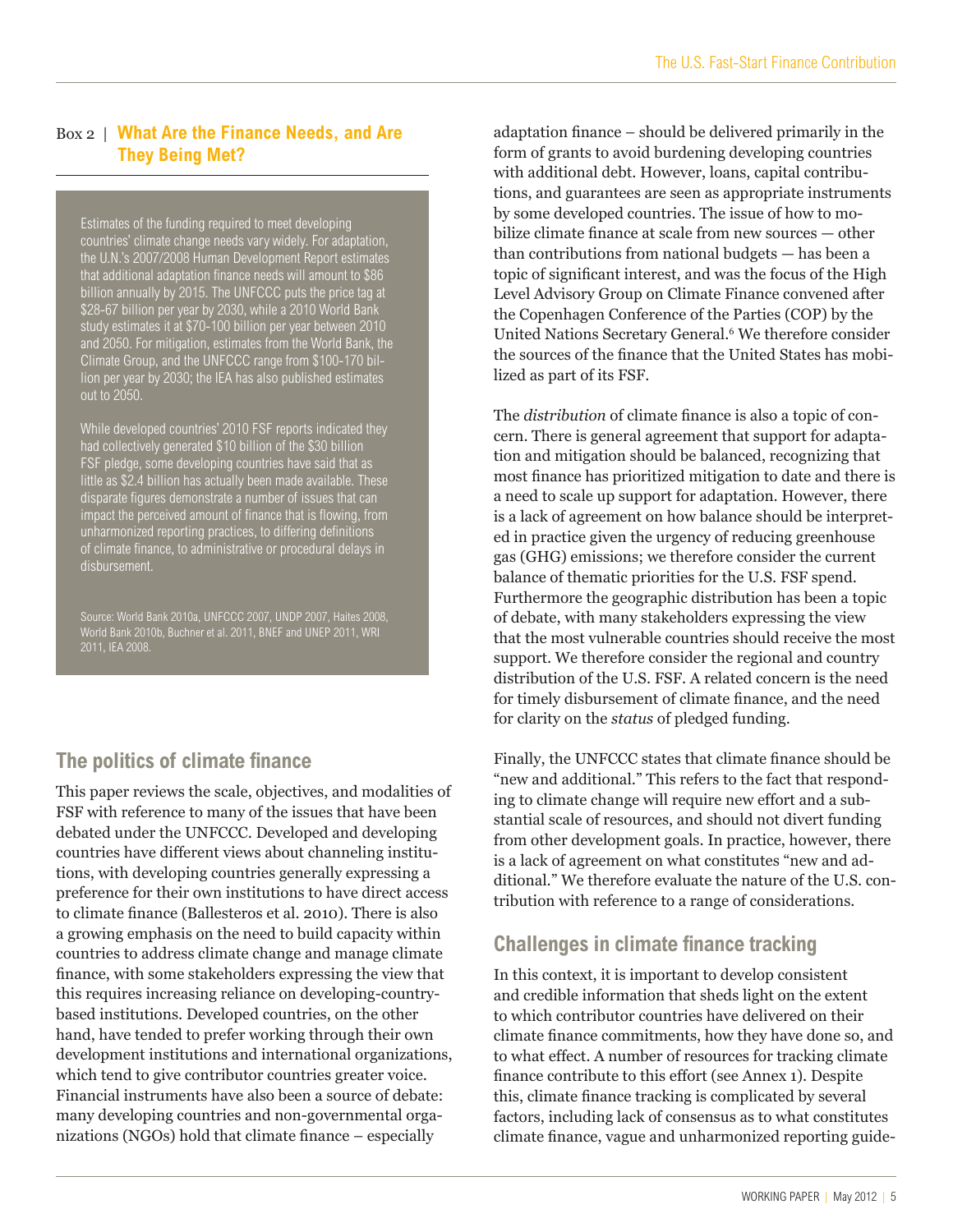lines, and uneven and at times opaque application of these guidelines by reporting countries and other entities.

While the Cancun Agreements require developed countries to report on their FSF contributions, few guidelines are provided as to what information these reports should include. Nonetheless, various sources have suggested reporting practices that would facilitate an assessment of the extent to which contributor countries have adhered to the FSF stipulations in the Cancun Agreements, and would support the measurement, reporting, and verification (MRV) of climate finance more generally. In addition to aggregated statistics, some observers have requested project-level information regarding supported activities and objectives, recipient countries and institutions, financial instruments, and disbursement status. This would be necessary to support verification of aggregate figures; to improve coordination between contributors, recipients, and other stakeholders; and to promote accountability. Our assessment therefore also considers these factors.

### **METHODOLOGY AND APPROACH**

This assessment reviews the self-reported U.S. FSF contribution for FY10 and FY11,<sup>7</sup> describing it with regard to issues of both pragmatic and political significance as outlined above. These include the objectives and project types supported, channeling institutions and financial instruments employed, recipient countries and institutions, and the extent to which the finance might be considered new and additional. Throughout the assessment, our aim has been to clarify what the United States is counting as FSF and discuss the implications of its contribution, without taking a position on what should "count" toward the international FSF pledge.

There is no single source that contains information on all the parameters we sought to evaluate; our data set therefore draws on a range of sources. We first referred to the U.S. FSF reports for FY10 and FY11, each of which comprises a summary document of U.S. multilateral finance and global programs along with approximately 120 individual country fact sheets. From these approximately 240 documents, we compiled a list of unique projects and programs counted toward U.S. FSF for each year, and identified the project descriptions, funding amount, contributor country agency, and, where relevant, the multilateral channeling institution and the fund for each project or program. Where possible, we also identified the financial

#### Figure 2 | **Agencies Administering U.S. Fast-Start Finance**



instrument and information regarding the recipient (including region, country, and recipient institution) on the basis of the FSF reports.

For each project, we then surveyed a range of additional sources to identify information on the parameters that were not available in the FSF reports and to inform our judgment regarding the objective of the project. Sources include information from contributor agencies (e.g., U.S. Agency for International Development, Overseas Private Investment Corporation, Millennium Challenge Corporation), recipient institutions, project web sites, press releases, www. faststartfinance.org,<sup>8</sup> and the Voluntary REDD+ Database,<sup>9</sup> among others.10 We also attempted to cross-reference the FSF projects reported for FY10 with those in the Organization for Economic Co-operation and Development (OECD) Development Assistance Committee (DAC), but generally were not able to identify which projects in the FSF report corresponded to projects in the DAC.<sup>11</sup>

Annex 2 explains our methodology in more detail. In addition to listing the parameters comprised by our data set, it also details how and from which sources we compiled information, and describes how we analyzed certain parameters, such as source; recipient region, country, and institution; financial instrument; objective; and activity. It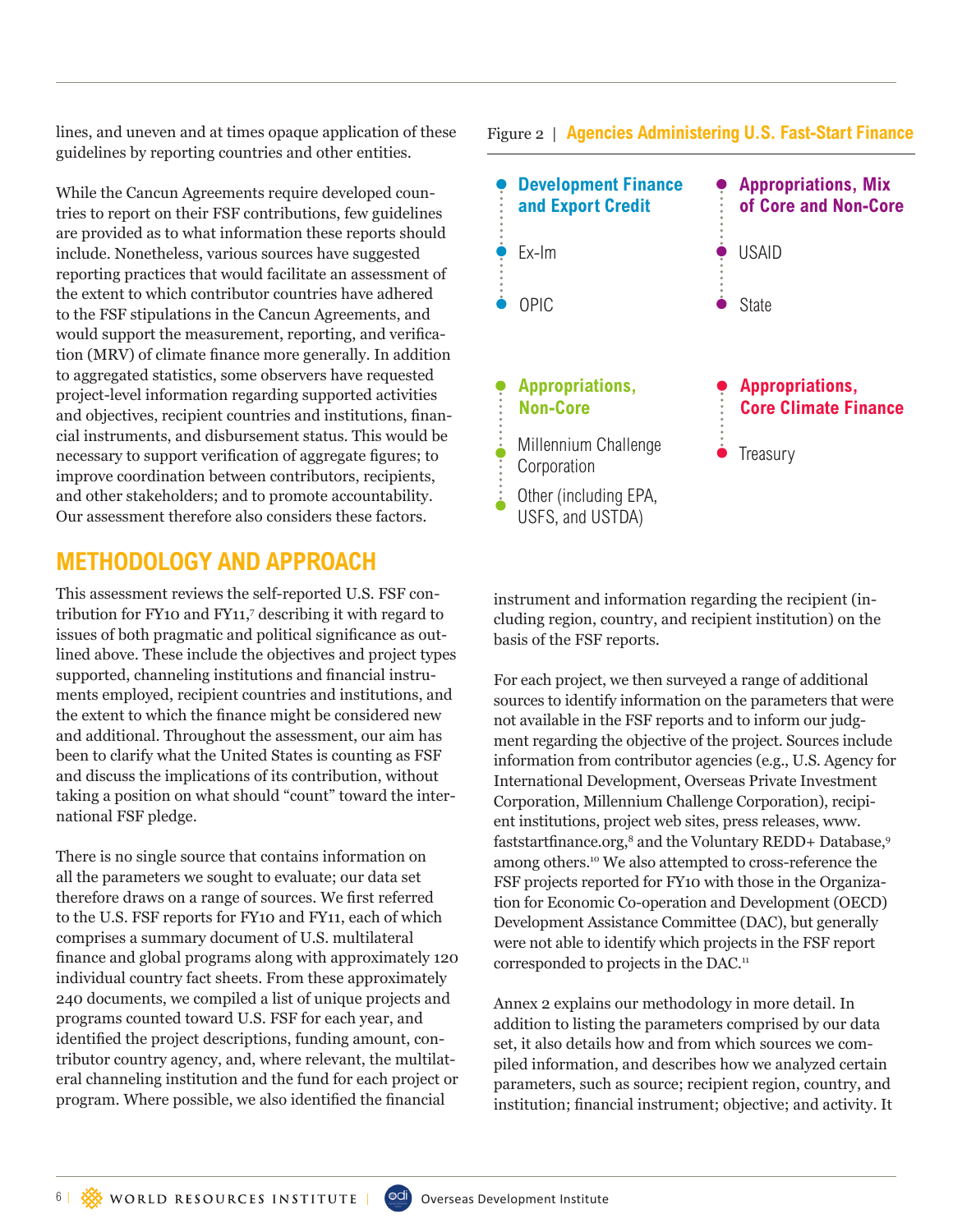also describes the basis for our assessment of the extent to which U.S. FSF may be considered "new and additional" and lists the factors of transparency we evaluated. An earlier version of this methodology was subject to expert peer review coordinated through OCN, which included representatives of bilateral and multilateral institutions involved in climate finance, as well as independent experts.

# **FINDINGS**

### **The United States counts public finance only, including climate- and developmenttargeted funds**

The process of generating and tracking U.S. climate finance has evolved with the recent establishment of the GCCI and the start of FSF. In addition to providing background on the procedural steps taken by the U.S. Government to develop and review its FSF, the process, as described below, also provides some initial insights into the overarching characteristics of U.S. FSF, including on sources, financial instruments, objectives, and channeling institutions.

**Sources:** The United States counts the following sources of finance toward its FSF commitment:

- **Funds appropriated by Congress specifically to sup**port climate objectives as part of the GCCI ("core" climate finance)
- m. Funds appropriated by Congress not specifically designated for climate change, but that aim to generate climate benefits as either a primary or a secondary objective
- Funds deployed by the development-finance and export-credit agencies Overseas Private Investment Corporation (OPIC) and the Export-Import Bank of the United States (Ex-Im) to leverage private finance in support of projects that target climate benefits as either primary or secondary objectives.<sup>12</sup> The United States does not count the leveraged private finance toward its FSF contribution.

#### See Figures 2 and 3.

**Quantification:** Congressionally appropriated funds are deployed as grants and related instruments,<sup>13</sup> whereas development finance and export credit take the form of loans, loan guarantees, and insurance. The United States counts grants and related instruments at their total value, loans and loan guarantees at their face value (i.e., the amount of principal to be repaid), and insurance at the maximum amount that the issuing agency can pay under the terms of the insurance contract.



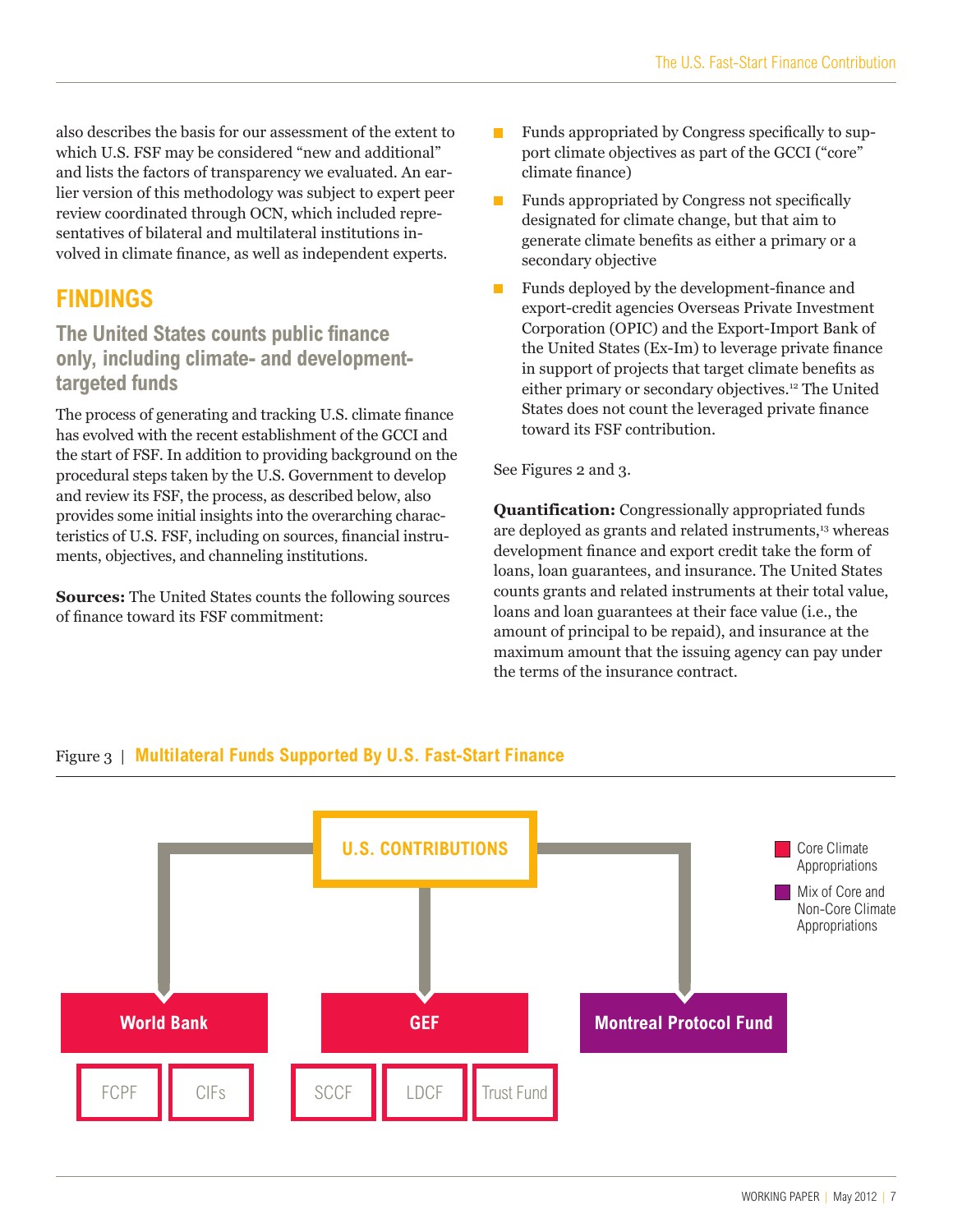| <b>REPORTING PARAMETER</b>                        | <b>U.S. PRACTICE IN OFFICIAL FSF REPORTS</b>                                                                                                                                                                                                                                                                                                                             |
|---------------------------------------------------|--------------------------------------------------------------------------------------------------------------------------------------------------------------------------------------------------------------------------------------------------------------------------------------------------------------------------------------------------------------------------|
| Aggregate Information                             |                                                                                                                                                                                                                                                                                                                                                                          |
| Objectives supported                              | Identified for congressionally appropriated FSF only.                                                                                                                                                                                                                                                                                                                    |
| Channeling institution                            | Specifies the funds flowing through multilateral institutions – including the Climate Investment Funds, the<br>Global Environment Facility, the Least Developed Countries Fund, and the Special Climate Change Fund -<br>versus those flowing through bilateral institutions.                                                                                            |
| Financial instrument                              | Not aggregated.                                                                                                                                                                                                                                                                                                                                                          |
| Geographic distribution<br>of countries supported | Not aggregated; approximated by country in approximately 120 country-specific fact sheets per year. <sup>14</sup>                                                                                                                                                                                                                                                        |
| Disbursement status                               | Not identified.                                                                                                                                                                                                                                                                                                                                                          |
| "New and additional" criteria                     | Not explained.                                                                                                                                                                                                                                                                                                                                                           |
| Eligibility criteria                              | Not explained.                                                                                                                                                                                                                                                                                                                                                           |
| Project-specific Information                      |                                                                                                                                                                                                                                                                                                                                                                          |
| Objectives                                        | Not specified, but often obvious based on project description.                                                                                                                                                                                                                                                                                                           |
| Channeling institution                            | Almost always identified.                                                                                                                                                                                                                                                                                                                                                |
| Financial instrument                              | Generally specified for Ex-Im and OPIC. Specific characteristics - such as loan interest rates and conces-<br>sionality - not stated.                                                                                                                                                                                                                                    |
| Recipient countries & institutions                | Because project information is presented in country-specific fact sheets, it is usually clear which projects<br>support which countries, but for projects that support more than one country, the breakdown of funds<br>by country is generally not clear. <sup>15</sup> Information on the recipient institution is provided for only about one<br>quarter of projects. |
| Disbursement status                               | Not identified.                                                                                                                                                                                                                                                                                                                                                          |

#### Table 1 | **U.S. Practice vis-à-vis Suggested Reporting Parameters**

**Eligibility Criteria:** The State Department, which reports FSF on behalf of the United States, coordinates a number of agencies to promote adherence of funds reported as FSF to a common set of criteria and guidelines in support of adaptation, clean energy, and sustainable landscapes, and in support of eligible countries. These criteria and guidelines are elaborated by the U.S. Agency for International Development (USAID) in a document known as the "global climate change supplemental guidance." Other agencies reporting FSF use an abbreviated version of this guidance elaborated jointly by the State Department and USAID.

According to U.S. Government officials, the guidance is broadly consistent with the criteria and principles articulated in the USAID Climate Change and Development Strategy (USAID 2012), which are listed in Annex 3. U.S. officials have also described that clean energy programs must have as a priority reduction, mitigation, and/or sequestration of GHG emissions, and that such programs must achieve measurable emissions reductions. Likewise, adaptation programs must have an explicit objective of helping developing countries reduce vulnerability to the impacts of climate change, and such programs should be built upon vulnerability analyses. Since neither the USAID supplemental guidance nor the abbreviated guidance for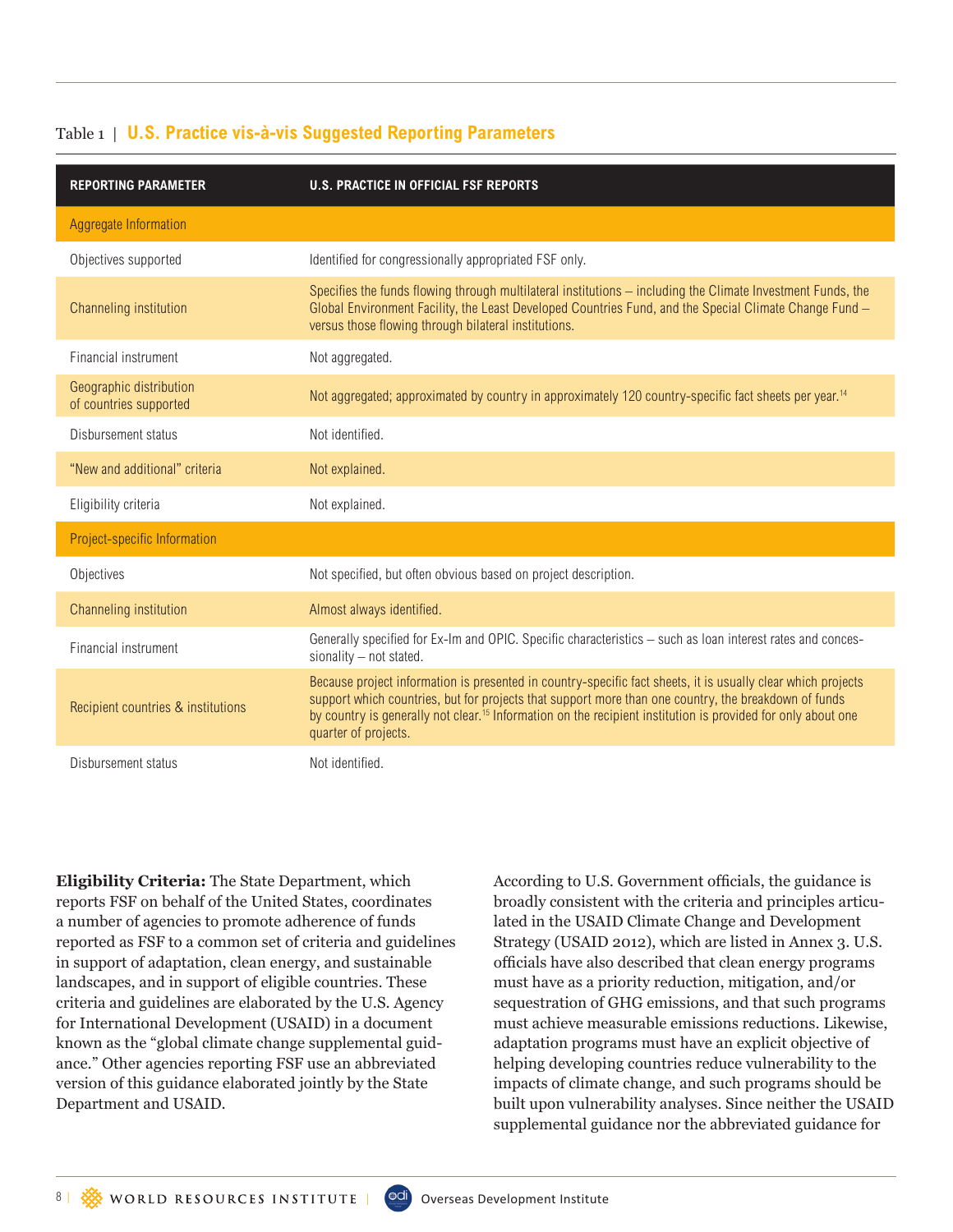other agencies is publicly available, however, we cannot confirm the details of the guidance or evaluate the extent to which U.S. FSF projects adhere to it. Likewise, the eligible countries have not been specified.

**Process for identifying and reviewing FSF:** Proj-

ects funded through core climate finance are designed to adhere to the guidance noted above, often in collaboration with USAID's climate change team. They are considered by default to be FSF if they support an FSF-eligible country. Non-core FSF, by contrast, is identified retroactively. To identify non-core FSF, agencies along with USAID missions and bureaus are instructed to identify projects that meet the State/USAID criteria for supporting climaterelated benefits. In the case of projects for which only a fraction of the budget supports climate benefits, agencies are directed to count only that fraction and not the entire project budget. By identifying a project as non-core FSF, USAID missions and bureaus commit to monitoring the project's climate impact over time.

USAID programs identified as FSF undergo a two-stage peer review process by USAID and the State Department to evaluate the programs' consistency with the guidance. Non-USAID programs are reviewed by the State Department for consistency, and State Department officials may exclude activities from the FSF report that it finds inconsistent – for example, because the activity supports countries not eligible for FSF, or because the State Department considers its link to climate change unclear.

Table 1 presents a snapshot of our findings regarding U.S. reporting practices.

U.S. FSF reporting, which comprises approximately 120 country-specific fact sheets per year, appears to target an audience interested in identifying FSF support by recipient country. We find that the level of detail contained in these fact sheets, however, often does not reflect the full range of parameters of interest to stakeholders, as identified above. Likewise, key aggregate statistics and explanations are also missing from the global summary of U.S. FSF. The U.S. Government has, however, made some of this information available through informal channels, including in-person briefings.

### **U.S. FSF report describes 91% of its claimed \$5.1B**

The United States reported that it provided \$2 billion of FSF in FY10 and \$3.1 billion in FY11, totaling \$5.1 billion

for the first two years of the FSF period. Of this finance, the U.S. FSF reports describe  $$4.65$  billion  $(91\%)$ <sup>16</sup> at the level of a program, project, or fund. We acquired information on an additional \$181 million through other sources. The remainder is referred to as "the missing 5%" in the analysis that follows.17 According to U.S. government officials, the missing 5% includes programs that are under procurement (and therefore confidential) at the time of reporting, funds that are not far enough along in the programming process to be described specifically, and overhead costs.18 The share of U.S. FSF that is not described in the U.S. FSF reports fell from 18% in FY10 to 3% in FY11.

### **U.S. FSF is weighted toward mitigation**

We estimate that for FY10 and FY11, 16% of U.S. FSF supported adaptation, 11% supported mitigation – REDD+, 64% supported mitigation in other sectors, and 4% supported more than one of these objectives (see Figure 2).19 We did not evaluate the effectiveness of U.S. FSF in achieving these objectives.

In the context of the Cancun Agreements, which indicate that FSF should have a "balanced allocation between adaptation and mitigation," our estimates indicate that U.S. FSF is consistent with a more general tendency in climate finance to favor mitigation over adaptation (Buchner et al. 2011).



#### Figure 4 | **Objective (FY10-11)20**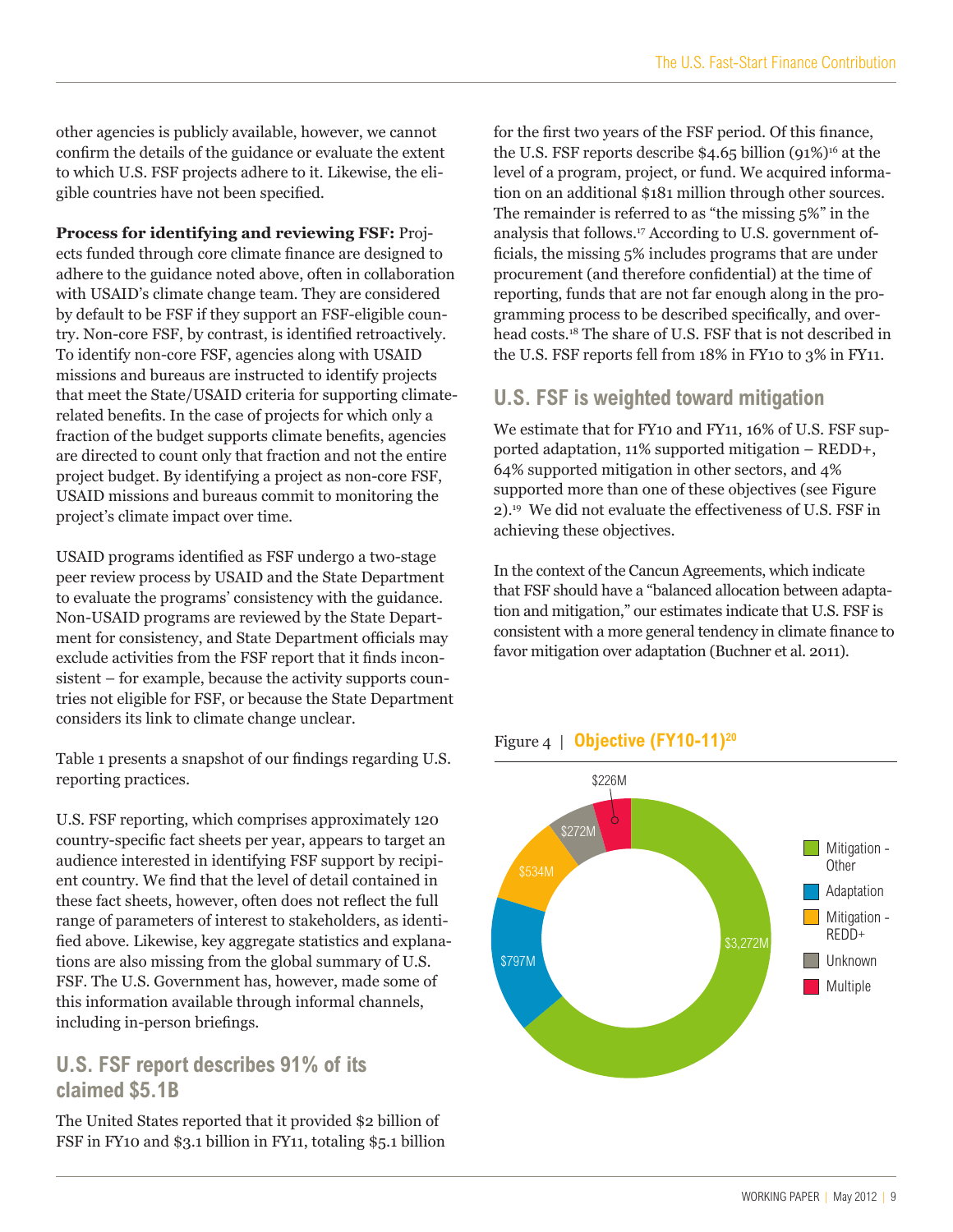### **U.S. FSF projects target climate objectives to varying degrees**

To determine the extent to which projects supported by U.S. FSF target adaptation or mitigation objectives, we attempted to apply the Rio Marker system used by the OECD DAC to a subset of projects accounting for approximately 80% of the total U.S. FSF portfolio. This system provides definitions and criteria for determining whether a project qualifies as adaptation or mitigation, and for determining whether it focuses on either goal as a "principal" or "significant" objective. Projects qualifying for "principal" would not have proceeded were it not for the adaptation or mitigation objective; projects qualifying for "significant" may have proceeded in the absence of these considerations.<sup>21</sup>

The sources we consulted generally did not provide sufficient detail to permit assignment of a Rio Marker. In particular, for both adaptation and mitigation, they did not distinguish whether climate was a principal or a significant objective. For example, we classified all Ex-Im and OPIC projects "at least significant," because it was clear that they contributed to GHG mitigation but unclear whether they would have gone forward absent that consideration. For adaptation, the manner in which the project was intended to reduce vulnerability was often unclear, causing us to label the project "ambiguous." The results of this exercise are presented in Table 2.

Projects labeled "principal" generally reflect highly and obviously climate-targeted activities, such as vulnerability assessments, adaptation planning, low-emission development strategies (LEDS), REDD+, and clean energy projects developed to target GHG mitigation objectives. Projects labeled "significant" generally reflect efforts to integrate climate change considerations into development assistance, such as adjusting food security initiatives in light of climate-related vulnerability, or utilizing clean energy technologies to improve energy access. Projects labeled "ambiguous" generally comprise activities that *could*, in some circumstances, contribute to adaptation or mitigation, but for which we had insufficient information to assess the extent to which these objectives were actively targeted in project design.

The fact that part of the U.S. FSF portfolio appears to support projects that focus primarily on objectives other than climate change reflects the U.S. approach to counting both "core" climate finance under the GCCI and non-core climate finance as FSF. As noted above, projects supported by "core" climate finance under the GCCI, according to the U.S. Government, are designed to address climate as a primary objective. Projects developed with non-core climate finance may explicitly target climate goals, or may principally target other objectives while achieving climate benefits. (For a breakdown of core and non-core finance, see Figure 7.) In a similar vein, a U.S. State Department fact sheet re-

| <b>CLIMATE OBJECTIVE</b> | <b>ADAPTATION</b> |                                                                                                                                                                                  | <b>MITIGATION</b> |                                                                                                                         |
|--------------------------|-------------------|----------------------------------------------------------------------------------------------------------------------------------------------------------------------------------|-------------------|-------------------------------------------------------------------------------------------------------------------------|
|                          | $\frac{9}{6}$     | <b>EXAMPLE PROJECT TYPES</b>                                                                                                                                                     | %                 | <b>EXAMPLE PROJECT TYPES</b>                                                                                            |
| Principal                | 40                | Vulnerability assessments, implementation of<br>adaptation interventions identified in the context<br>of a vulnerability assessment, adaptation plans                            |                   | LEDS, REDD+, clean energy programs when<br>documentation indicates they were developed in<br>response to climate change |
| At least significant     | 18                | Climate-related information programs for which it<br>is unclear whether climate is principal or signifi-<br>cant objective                                                       |                   | Ex-Im and OPIC renewable energy projects                                                                                |
| Significant              | 9                 | Food and water security programs with clear<br>explanation of how adaptation has been integrated                                                                                 |                   | Biodiversity programs involving forest conserva-<br>tion, energy security involving clean energy or<br>efficiency       |
| Ambiguous                | 34                | Food and water security programs with no<br>explanation of link to vulnerability, hydroelectric<br>projects, marine protected areas with no mention<br>of climate considerations | 6                 | Power sector reform with no explanation of link to<br>mitigation                                                        |

#### Table 2 | **Project Type by Climate Objective**

Note: Projects supporting multiple objectives are excluded from these figures.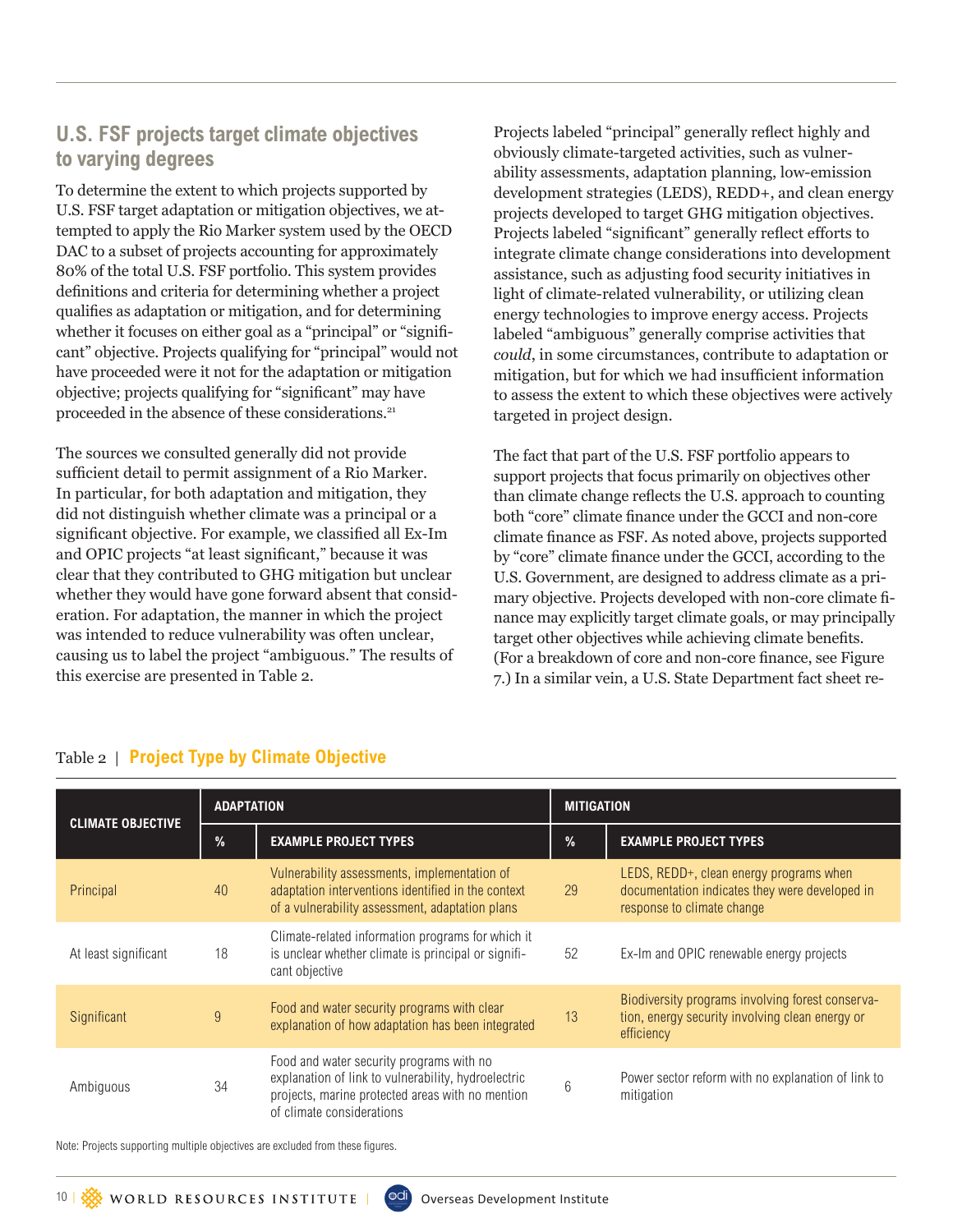leased in April 2010 identified food security, health, water, and biodiversity among the non-climate objectives that U.S. FSF is also targeting (U.S. State Department 2010).

While an assessment of on-the-ground impacts of U.S. FSF was beyond the scope of this study, we did not observe instances of projects that would be unlikely in any circumstance to contribute to climate outcomes in either the bilateral or multilateral components of the U.S. FSF spend. With regard to the multilateral components, although the Clean Technology Fund (CTF) can technically support the deployment of high-efficiency fossil fuels, no such projects have been approved to date. Furthermore, with regard to multilateral REDD+ finance, some observers have raised questions both about the adequacy of the readiness plans that provide the framework for this finance, and about the implications of supporting the same logging companies who have been responsible for deforestation to change their practices.<sup>22</sup> So far, however, programs remain in their early stages and there is a limited evidence base from which to assess impact. Finally, on adaptation finance, we find no evidence of programs that could be considered "maladaptive."

There is a case to be made for ensuring policy coherence across interventions made in developing countries with public support, so that interventions made to support the scale-up of investment in clean technology are not in tension with other projects that invest in conventional fossil fuel technologies that cause climate change – particularly in the same countries. Similarly, support for REDD+ should be coherent with other programs to support economically productive uses of land including through support for agriculture programs, which must also be designed to be environmentally sustainable.

#### **Grants and related instruments account for at least 60% of U.S. FSF**

With regard to the financial instruments used to transfer U.S. FSF, the United States has reported outside of its FSF report that grants and related instruments accounted for two thirds of the portfolio and loans, loan guarantees, and insurance for one third. We identified grants and related instruments constituting 61% of the portfolio; loans, loan guarantees, and insurance constituting 34%; and debt relief at less than 1%. We were not able to identify a financial instrument for the remaining 5% of the portfolio.



#### Figure 5 | **Financial Instrument (FY10-11)**

We found that 100% of the adaptation funds and the vast majority (99%) of the forestry funds were in the form of grants. The mitigation funds were divided approximately equally between the two categories of "grants and related instruments" and "loans, guarantees, or insurance."

#### **USAID and OPIC play a major role**

USAID and OPIC emerged as the most significant channeling institutions for U.S. FSF, with each individually channeling a greater share of U.S. FSF for the FY10-11 period (27% for USAID and 25% for OPIC) than all of the multilateral funds combined  $(17\%)$ .<sup>23</sup> (See Figure 4.) The role of State and Treasury in channeling resources to multilateral funds is also significant. Annex 4 provides additional information on the multilateral funds supported by U.S. FSF.

It is notable that OPIC, which channeled only 8% of U.S. FSF in FY10, increased its share to 36% in 2011 (see Table 3). The increasing role played by OPIC has significant implications for both the financial instruments and the objectives that dominate U.S. FSF, as discussed below. The role of multilateral funds fell from 25% to 11% of the U.S. FSF in the same period; the U.S. contribution to these funds also fell in absolute terms.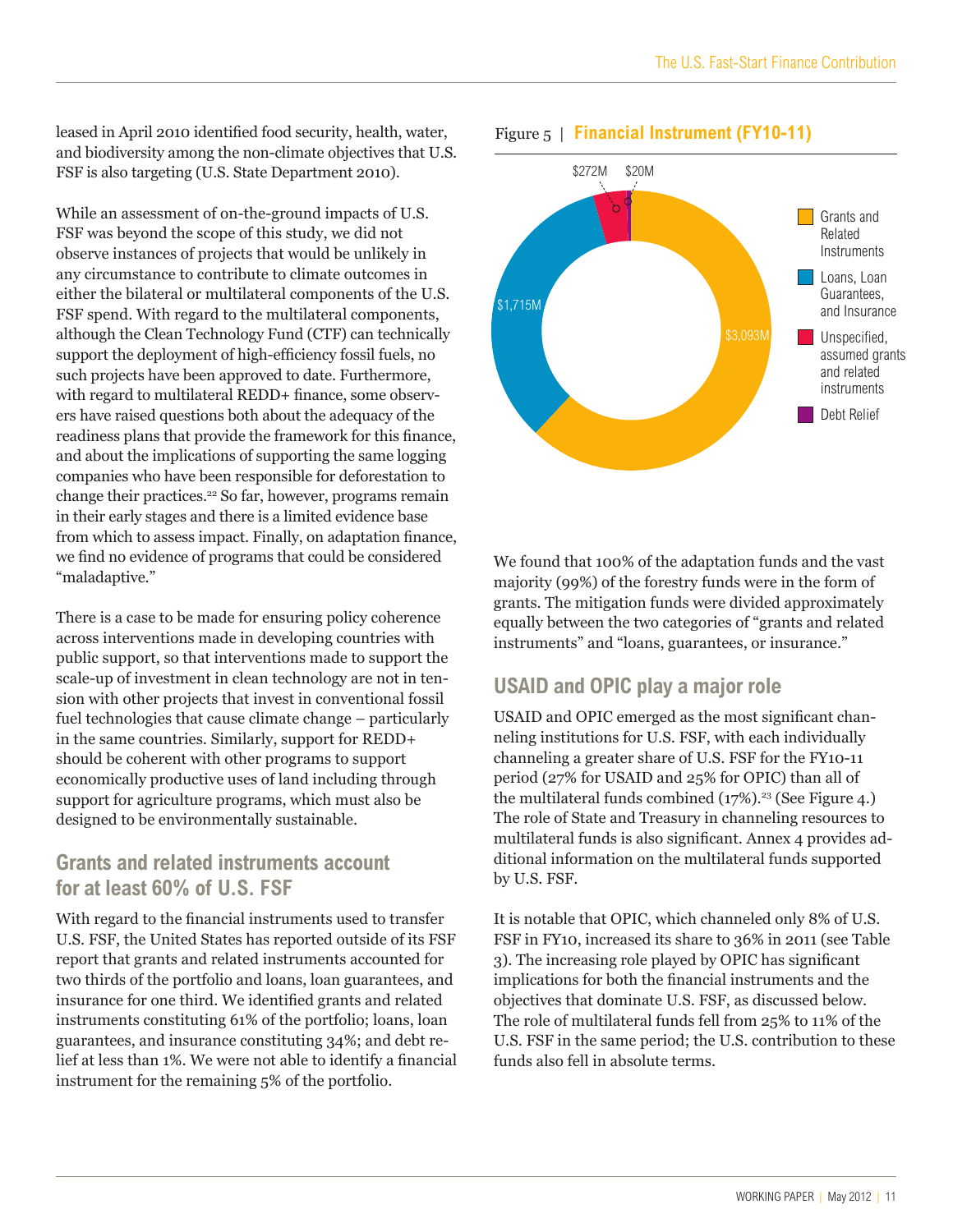

#### Figure 6 | **Contributor Agencies (FY10-11)**

### Table 3 | **U.S. Contributions to Multilateral Funds (FY10-11)**

| <b>FUND</b>                           | <b>FY10 &amp; FY11</b><br>(MILLION US \$) |
|---------------------------------------|-------------------------------------------|
| Clean Technology Fund                 | 485                                       |
| Forest Carbon Partnership Facility    | 10                                        |
| Forest Investment Program             | 50                                        |
| <b>Global Environment Facility</b>    | 82                                        |
| <b>Least Developed Countries Fund</b> | 55                                        |
| Montreal Protocol Fund                | 70.8                                      |
| Pilot Program on Climate Resilience   | 65                                        |
| Special Climate Change Fund           | 30                                        |
| Scaling-Up Renewable Energy Program   | 10                                        |

## **Implications of OPIC's role**

Given the budget pressures that prevailed during the FSF period, it is perhaps not surprising that the United States has looked to OPIC and Ex-Im, which do not rely on congressional appropriations, to help meet its FSF commitment. Nonetheless, the significant role of OPIC and Ex-Im,<sup>25</sup> which together accounted for about one-third of FSF for FY10-11, has implications for the overall character of U.S. FSF due to the differences between development and export-credit finance and the grant-based support provided by other bilateral institutions, as described below.

In contrast to USAID and other U.S. bilateral agencies, which channel funds primarily in the form of grants and related instruments, OPIC and Ex-Im issue loans, loan guarantees, and insurance policies. As a result, the finance provided by these agencies is often paid back by its recipients. Whether this is appropriate in the context of FSF depends on the lens through which one views the role of FSF. If part of FSF's role is to support the development of integrated and globalized clean technology industries in emerging economies, development finance and export credit can contribute in this area. If, on the other hand, one views FSF through a compensatory lens,<sup>26</sup> then nongrant instruments become more problematic. Since the appropriate role for these financial instruments has yet to be agreed internationally, it is essential that contributor countries report transparently on each instrument used.

Because none of the FSF from OPIC and Ex-Im supports adaptation,<sup>27</sup> the role of these agencies significantly shifts the mitigation-adaptation balance of the entire U.S. FSF portfolio. Adaptation captures 16% of total U.S. FSF for FY10 and FY11, not including the unknown; without OPIC and Ex-Im projects, this figure would be 26%. Thus, while including OPIC and Ex-Im increase the overall scale of FSF, it also highlights the need to ensure adaptation is adequately funded. OPIC and Ex-Im might explore further investments in this sector.

While the United States has not counted private finance toward its FSF contribution, its FSF report does note that OPIC's 2011 FSF "leveraged at least an additional \$2.3 billion of private investment."28 In light of the significant role that leveraged private finance is likely to play in meeting climate challenges,<sup>29</sup> it is notable that the United States has chosen to report this figure. Likewise, given ongoing disagreements regarding the role of private finance in FSF, along with major uncertainties involved in calculating leverage ratios, it is appropriate that this figure is reported separately from the FSF contribution.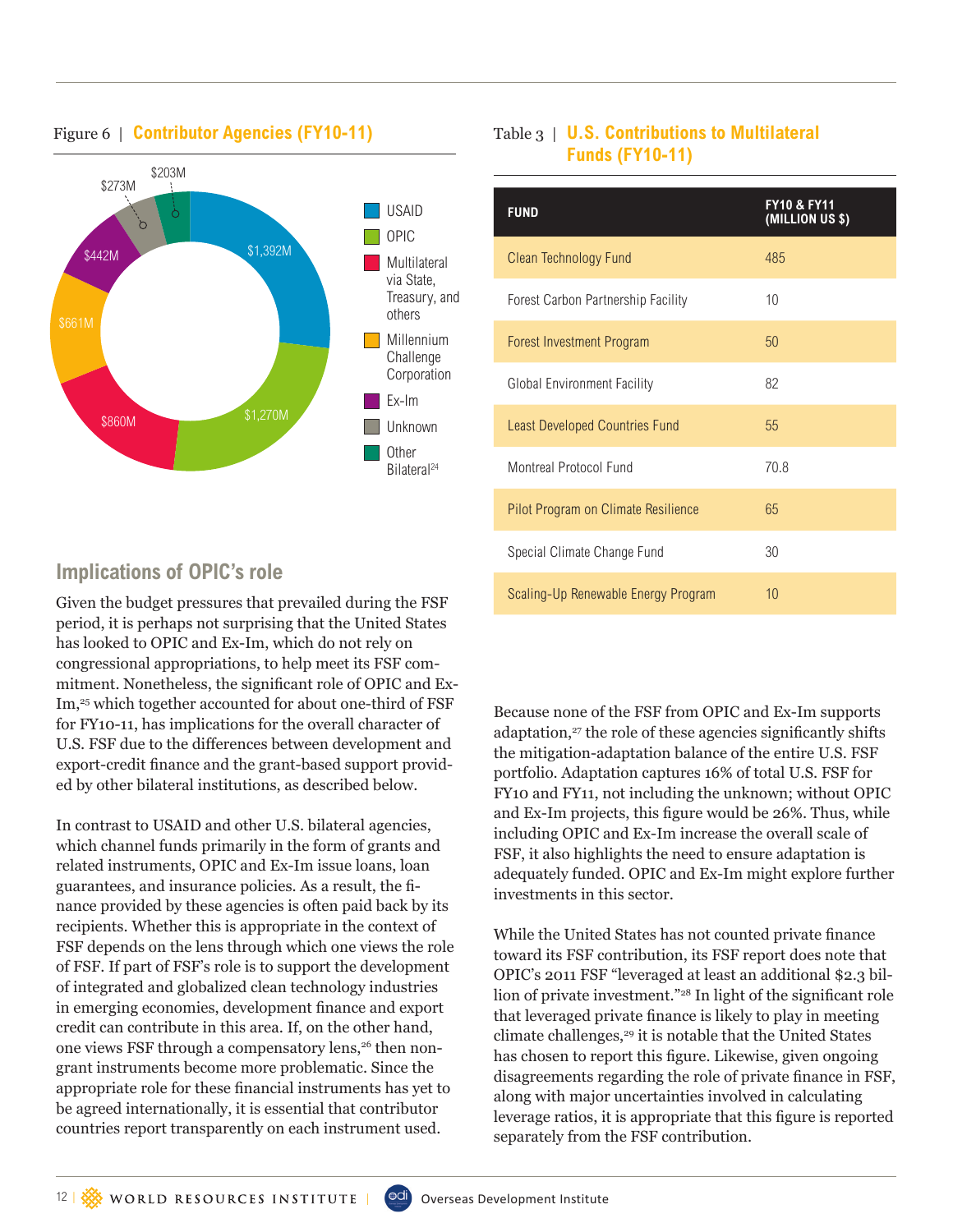Several additional factors also affect how Ex-Im and OPIC are perceived by recipient countries and other stakeholders. First, a primary objective of development finance and export credit is to support U.S. business and trade.30 Thus, projects supported by OPIC and Ex-Im either directly or indirectly benefit U.S. business. This likely facilitates political support for these programs within the United States, but may raise questions as to the extent to which such investments target developing-country priorities. Additionally, over the last decade, advocates within the NGO community have scrutinized the transparency, accountability, and safeguard practices of export credit agencies, and raised questions regarding their net impact on development and the environment (Harmon et al. 2005). In this context, it is important to note that OPIC is now required by law to reduce GHG emissions from its investment portfolio by 50% by 2023. Ex-Im also adopted a Carbon Policy in November 2009 that commits the Bank to financing climate-friendly technologies by U.S. businesses, namely by establishing a \$250-million credit facility to promote and finance renewable energy exports. Some critics have pointed to the fact that Ex-Im's fossil fuel investments greatly outweigh its renewable energy investments as justification for not counting export credit as FSF; others have argued that export credit agencies can and should play a significant positive role in supporting the response to climate change.<sup>31</sup>

### **Asia receives largest share, but recipient countries not always clear**

We identified a recipient country or countries for projects constituting 76% of the value of the U.S. FSF portfolio.32 For an additional 6%, a recipient region was identified. The remaining 18% consists of dedicated multilateral funds that cannot be broken down by country or region; funding for the UNFCCC, Intergovernmental Panel on Climate Change (IPCC), and Montreal Protocol Fund; and what the U.S. FSF report identifies as "global programs,"<sup>33</sup> as well as the missing 5%.

The regional breakdown of the countries supported can be found in Figure 5. Asia is the largest recipient region with 38% of U.S. FSF, followed by Africa and then Latin America and the Caribbean, with 26% and 15%, respectively. In terms of the balance of objectives supported by region, allocations for mitigation (not including REDD+) are relatively equal in Latin America and the Caribbean, Africa, and Asia, ranging from approximately 70-80%. In Europe and Eurasia34 – a very small share of U.S. FSF – 96% of the finance supported mitigation. Latin America has more than double the proportion of finance for REDD+ compared to Africa and Asia, at 17% of the FSF received by the region.

| <b>CONTRIBUTOR</b>                  | <b>FY10 (MILLION US \$)</b> | FY11 (MILLION US \$) | FY10 & FY11 (MILLION US \$) |
|-------------------------------------|-----------------------------|----------------------|-----------------------------|
| Ex-Im                               | 253                         | 189                  | 442                         |
| Millennium Challenge<br>Corporation | 188                         | 473                  | 661                         |
| <b>OPIC</b>                         | 155                         | 1,115                | 1,270                       |
| <b>USAID</b>                        | 571                         | 821                  | 1,392                       |
| Other Bilateral <sup>24</sup>       | 141                         | 62                   | 203                         |
| Multilateral                        | 509                         | 351                  | 860                         |
| <b>Unknown</b>                      | 183                         | 89                   | 272                         |
| <b>Grand Total</b>                  | 2,000                       | 3,100                | 5,100                       |

### Table 4 | **Contributor Government Agencies and Channeling Institutions by Year**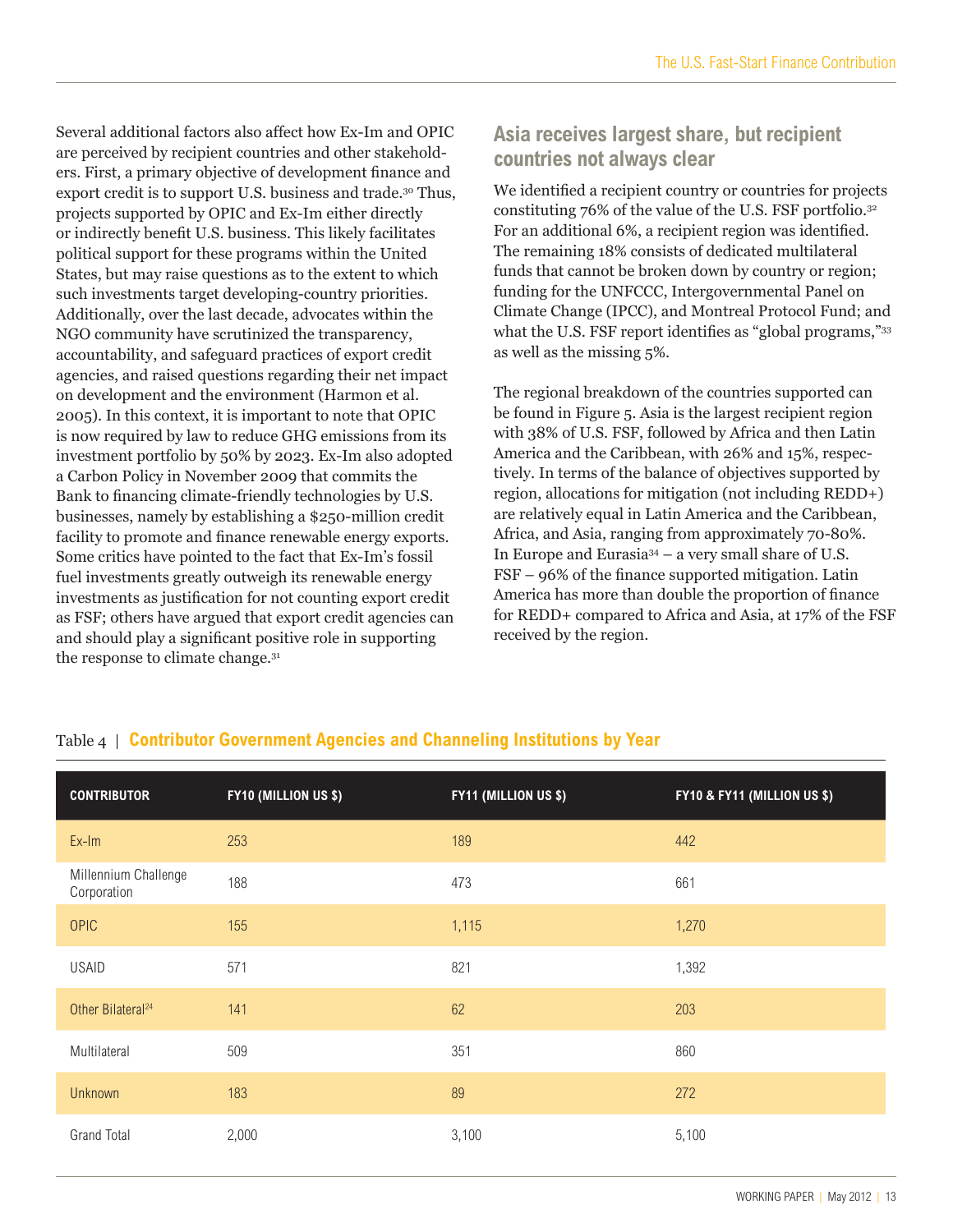

#### Figure 7 | **Recipient Region (FY10-11)**

Approximately 20% of the finance supports projects that occur at least in part in small-island developing states (SIDS), least developed countries (LDCs), or both. Of that finance, 31% is for adaptation, 12% for REDD+, 53% for mitigation, and 5% for multiple of these objectives. These figures do not include global programs.

Our data set does not allow us to present conclusive totals for each recipient country. Taking into account only those projects for which a single recipient country was identified – approximately 76% of the total portfolio – we found that the top country recipients were India, Indonesia, Kenya, Malawi, Mexico, Thailand, Honduras, Peru, Afghanistan, and South Africa.

The findings above reflect the regions and countries that the United States appears to be targeting with its FSF spend, and do not consider the share of funding that is ultimately transfered to entities in those regions and countries.

### **Companies and governments appear to have received the largest share, but more information is needed**

Information on the recipient institution is available for approximately 53% of bilateral U.S. FSF.<sup>35</sup> Of this share, the following stand out as major recipients:

- **PRIVATE RECIPIENT-COUNTRY COMPANIES:** This category  $\Box$ comprised Ex-Im and OPIC projects, which provide financing to recipient country businesses in support of U.S. export markets and other U.S. business interests.
- **PRIVATE U.S. COMPANIES:** This category comprised primarily OPIC and USAID projects. OPIC issues loans to U.S. companies to support, for example, development of energy infrastructure in recipient countries. USAID frequently contracts with U.S.-based firms to implement the projects it supports.
- **RECIPIENT COUNTRY GOVERNMENT ENTITIES:** This cate-П gory comprised mostly Millennium Challenge Corporation (MCC) projects. When a country enters into a compact with the MCC, it establishes a Millennium Challenge Account "accountable entity" to oversee implementation of the compact. A few USAID and USTDA projects also fall into this category – for example, several hydropower projects being carried out by Pakistan's Water and Power Development Authority with support from USAID.

In our sample, a range of institution types received funding, and less than half of bilateral U.S. FSF was transferred directly from the U.S. to recipient country government entities, as the United States often works through intermediaries. Because our recipient institution data cover only a fraction of the U.S. FSF portfolio, however, it is also



#### Figure 8 | **Recipient Institutions (FY10-11)**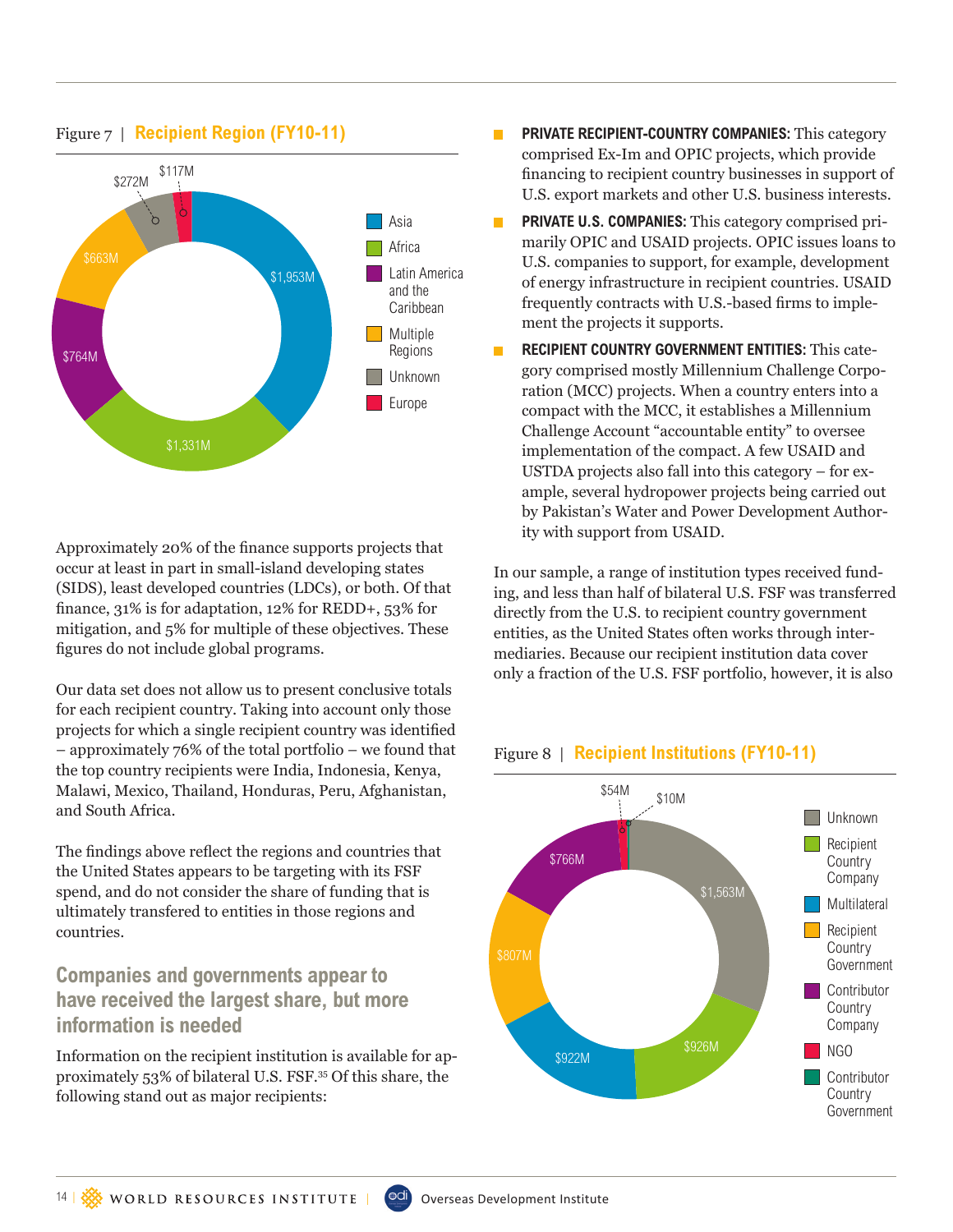useful to consider aggregate statistics regarding USAID's entire portfolio. These indicate that approximately 36% of USAID's foreign assistance obligations are awarded to U.S.-based non-profits and 22% to private U.S. businesses, with less than 10% of FY09 program funds obligated for direct support through recipient country systems (USAID 2011). While a portion of funding awarded to U.S.-based organizations is subcontracted to local organizations,<sup>36</sup> and USAID has set targets to increase the share of funding obligated to local organizations, the fact that a relatively small share goes directly to recipient country organizations may help to explain the very different perspectives that developed and developing country governments bring to bear on the magnitude of climate finance that has been made available to recipient countries.

### **More information on the status of disbursement is needed, including from dedicated multilateral climate funds**

All FSF reported by the United States has been either appropriated by Congress or – in the case of Ex-Im and OPIC projects – committed to the recipient by way of a signed contract during the year for which it is reported. It follows, then, that all U.S. FSF has at least been identified with domestic legal force – the United States has not reported FSF that has merely been pledged.37 It is challenging, however, to track funds beyond this point through to disbursement, and project-by-project status information has been neither centralized nor published for most U.S. Government agencies that administer FSF. (The MCC is a notable exception.) USAID's decentralized structure makes tracking disbursement complicated, as projectlevel information on status is held by individual bureaus and country missions. In the case of Ex-Im and OPIC, this information sometimes considered proprietary.

Likewise, many of the multilateral funds through which the United States channels its climate finance do not consistently report on the status of disbursement of funding to the projects that they have approved and committed to support. For example, for business confidentiality reasons the CTF does not report on the status of disbursement of finance to private sector projects that it supports. It has begun to report in aggregate on funds disbursed in recipient countries through implementing multilateral development banks (MDBs) on a biannual basis at the meetings of its sub-fund governing committees. The Climate Investment Funds (CIFs) are also implementing systems to report on disbursement from the trustee to implement-

ing MDBs in real time. The Global Environment Facility (GEF) only reports on the status of disbursement in its periodic financial reports to the GEF council and external stakeholders. These inconsistencies highlight a need for more coordinated and harmonized approaches to monitoring and reporting.

### **Is U.S. FSF "new and additional"?**

Negotiations on climate change finance under the UN-FCCC have resulted in an agreement in principle that climate change finance should be new and additional to traditional development assistance. How to apply this principle in practice, however, is unclear and contested; we attempt to shed light on the extent to which the U.S. contribution might be considered new and additional by answering the following five questions.

**Does annual U.S. FSF exceed annual U.S. climate finance in the years prior to the fast-start period?** Comprehensive statistics for non-core climate finance prior to the FSF period have not been published, so a direct comparison is not possible. It is instructive, however, to compare core climate finance under GCCI during the FSF period to what was known as "international climate change assistance" for the three core agencies (State, Treasury, and USAID) in FY09 and earlier. Climate finance to these agencies rose threefold from \$323 million in FY09 to approximately \$1 billion in FY10 (Lattanzio 2012, U.S. State Department 2010). This suggests that on this basis, approximately two-thirds of core climate finance could be considered "new" during the FSF period. While we cannot assess the entirety of U.S. FSF against the pre-FSF period due to a lack of data, U.S.-reported FSF as a whole rose 65% from FY10 to FY11, with total congressional appropriations increasing by \$200 million and development finance and export credit increasing by \$900 million (see Figure 7). Core climate appropriations fell slightly from FY10 to FY11, although they remained above pre-FSF figures.

**Does U.S. FSF "recycle" or duplicate previously pledged climate finance?** In 2008, several contributor countries collectively pledged to give over \$6.1 billion to the CIFs, with the United States pledging \$2 billion (World Bank 2008). Congressionally approved funding for the CIFs in FY10 was \$375 million while in FY11 it was \$235 million – all of which the United States is counting toward its FSF commitment (Lattanzio 2011). Further instances of "recycling" pledges were not identified.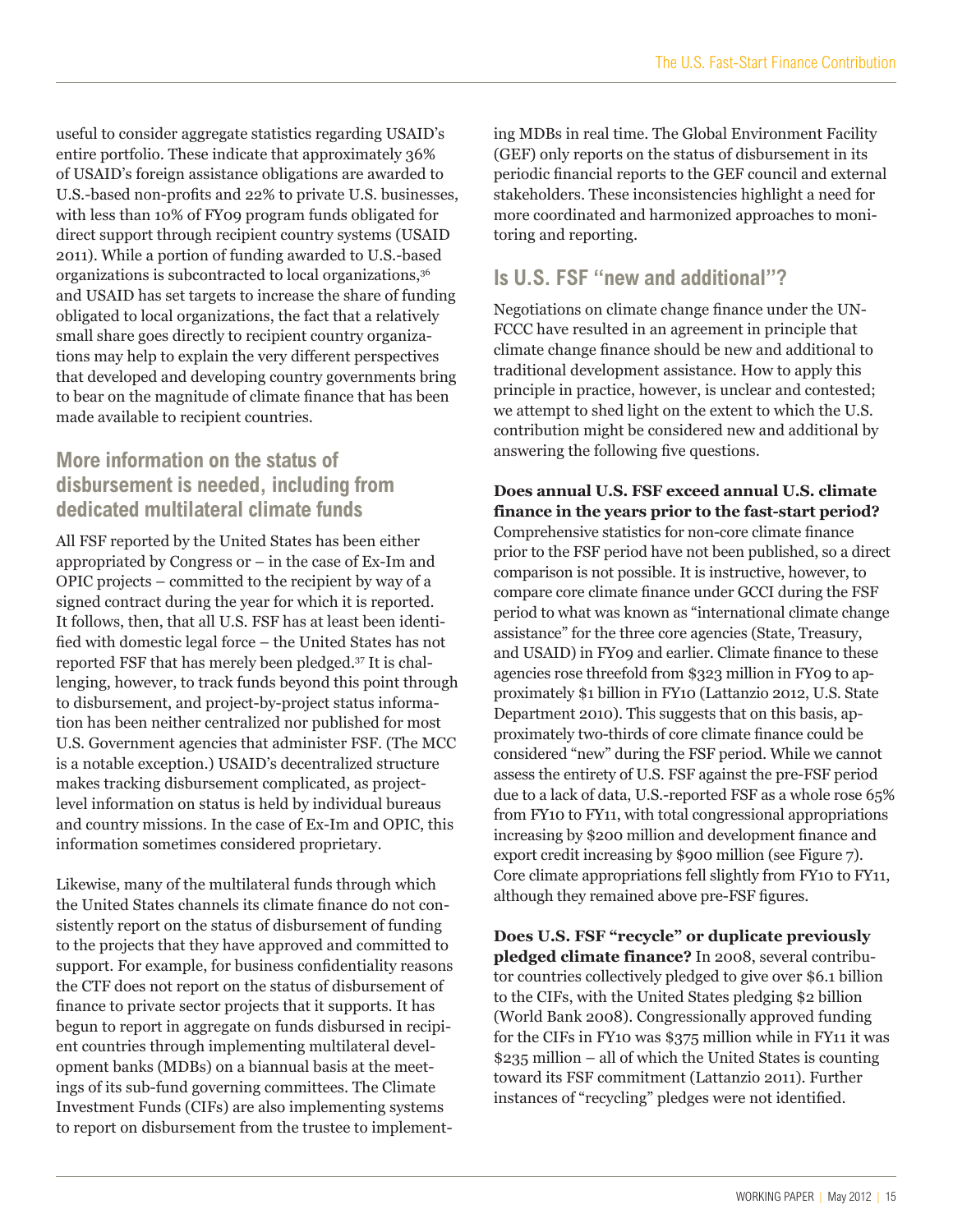

Figure 9 | **Change in U.S. FSF from FY09 to FY1138**

**Do projects and programs identified as FSF include more climate finance than they did prior to the fast-start period?** A comprehensive evaluation of the funding history of projects and programs reported as U.S. FSF was beyond the scope of this assessment. We observe, however, that a number of these projects and programs date back several years – and occasionally decades – as does U.S. support for them. In some cases, projects that did not historically target climate change concerns have evolved to factor in climate considerations. This is a notable and positive development. One example is the USAID Feed the Future program in Ethiopia, which has begun to factor climate-related risk into its food security strategy. Funding supporting climate-focused aspects of such programs could, on this basis, be considered new (although not necessarily additional). In other cases, it is less clear that the climate-focused funding of existing initiatives has increased over time. For example, the United States has been contributing to the Montreal Protocol Fund for over two decades, for a total of approximately \$647 million over the period 1991-2011, or just over \$30 million per year on average. It has counted \$35 million each year in its FSF reports, but this could not be considered new relative to historical contributions.

**Has the United States achieved 0.7% Gross National Income (GNI) for overseas development assistance (ODA) during the fast-start period?** Most countries,39 including the United States, have not surpassed the 0.7% target for ODA, and the United States has on a number of occasions distanced itself from this target.<sup>40</sup> While the United States is the largest donor in the world of absolute ODA, its ODA/GNI ratio has been among the bottom five of the 23 donors reporting to the DAC at around 0.2% in recent years. Thus, U.S. climate finance would not qualify as "additional" using this 0.7% criterion.

**How does the change in U.S. climate finance from the pre-fast-start period to the fast-start period compare to the change in U.S. development assistance over the same period?** For the United States, total ODA as reported to the DAC increased by only a few percent from the pre-FSF period to the FSF period, while "core" climate finance increased threefold.41 These trends indicate that climate finance is increasing at a much greater rate than overall development finance, and therefore would not be considered "additional" according to this criterion.<sup>42</sup>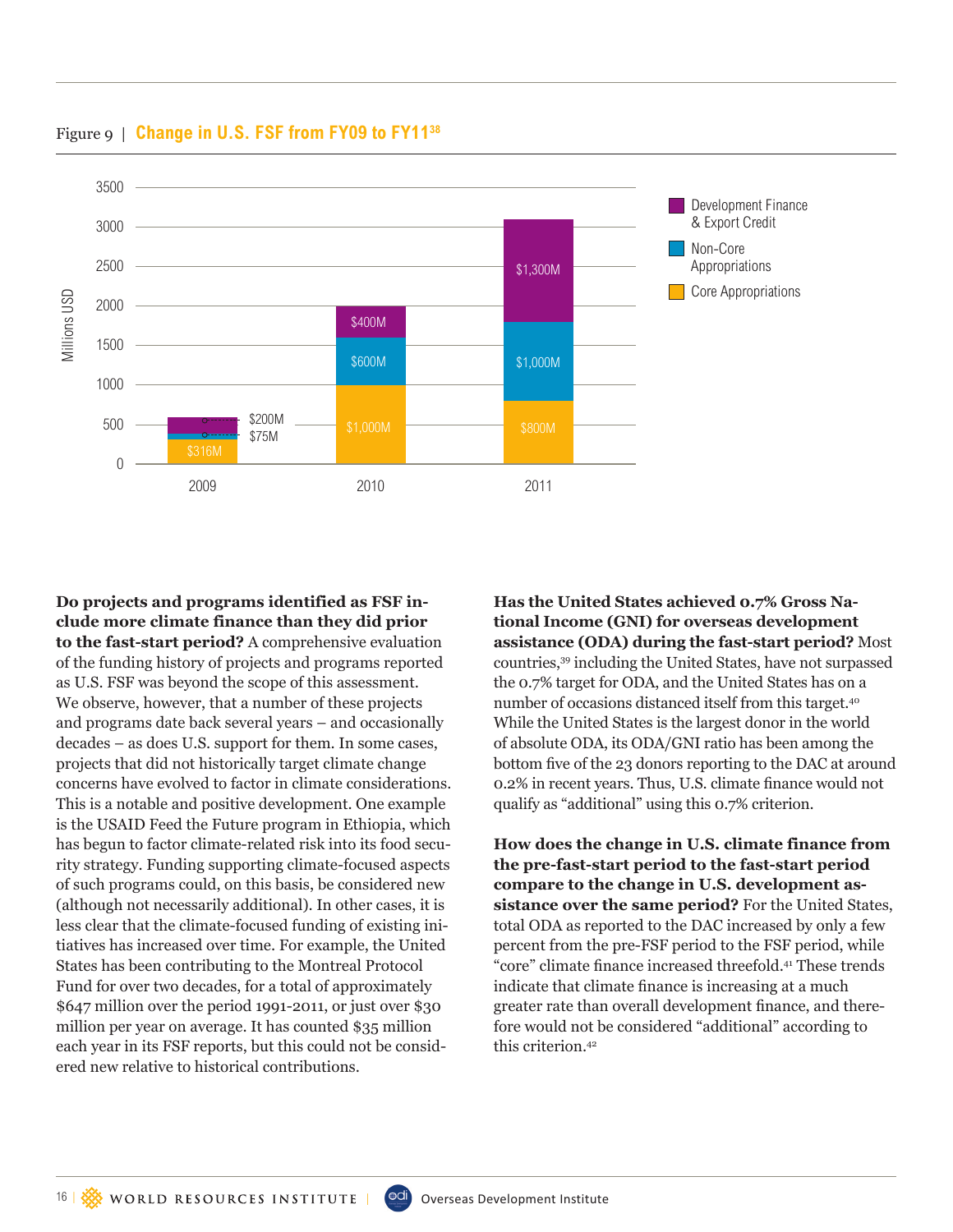# **CONCLUSIONS AND RECOMMENDATIONS**

*The U.S. FSF contribution reflects a positive effort made in challenging political and economic circumstances, but there is more to be done.* 

Congress and key agencies have increased funding for climate change objectives relative to the pre-FSF period, and have begun to integrate climate considerations into existing portfolios. The global economic recession and the resulting pressure to cut spending, however, combined with an active subset of policy-makers who oppose U.S. action on climate change, have impeded further increases to climate finance.

*The US does not count private finance toward its FSF contribution, but it does count non-grant instruments as well as development assistance.*

Loans, loan guarantees, and insurance constitute onethird of the U.S. contribution; grants and related instruments (including contracts and grant contributions to multilateral climate funds) account for the rest. Only a minority of the funds examined – 40% for adaptation and 29% for mitigation – support projects that clearly target climate change as a *principal* objective, although the remainder can in most cases still be expected to deliver climate benefits. (A greater share may principally target climate change, but adequate information was not available to support this conclusion.)

Elements of this approach are likely to generate controversy internationally. Specifically, the U.S. reliance on development finance and "traditional" ODA in its FSF contribution raises questions about the extent to which the contribution can be considered "new and additional." Moreover, the inclusion of OPIC shifts the balance of the FSF portfolio toward mitigation funding, while also increasing the role of loans, guarantees, and insurance, raising concerns about the balance of U.S. FSF and the appropriate role for non-grant instruments.

*While efforts to integrate climate considerations into traditional assistance and development finance are promising, they must not distract from the need to provide funding at adequate scale.*

The need to provide the large-scale funding required to support the transition to low-carbon, climate-resilient development is well documented, and in this light, it is logical for the United States and other contributor countries to seek out a range of channels and instruments to deliver support for mitigation and adaptation. Efforts to mainstream climate considerations into existing ODA and development finance are also to be encouraged in that they should enhance the ability of this funding to generate synergies within and benefits for both climate and development. The imperative, then, is to ensure that the practice of counting traditional ODA, development finance, and export credit toward FSF does not diminish the focus on scaling up finance to meet the new needs presented by climate change. Finding ways to enhance the U.S. contribution to both climate-specific and mainstreamed climate finance, without compromising support for core development needs, is a difficult challenge.

#### *While the U.S. FSF contribution reflects some new effort to address climate change, it is unclear that the contribution as a whole can be considered "new and additional."*

Since the start of the FSF period, the United States has substantially increased international finance that explicitly targets climate change. Some U.S. government agencies have also begun integrating climate change into aspects of development assistance and development finance. The United States is also counting as FSF projects and programs that it was funding – and that were likely delivering climate benefits – prior to the FSF period. Furthermore, the United States has distanced itself from targets and timetables to increase development assistance, and climate finance appears to be increasing at a significantly faster rate than development assistance.

A practical set of issues arising from this analysis warrant consideration if we are serious about making progress in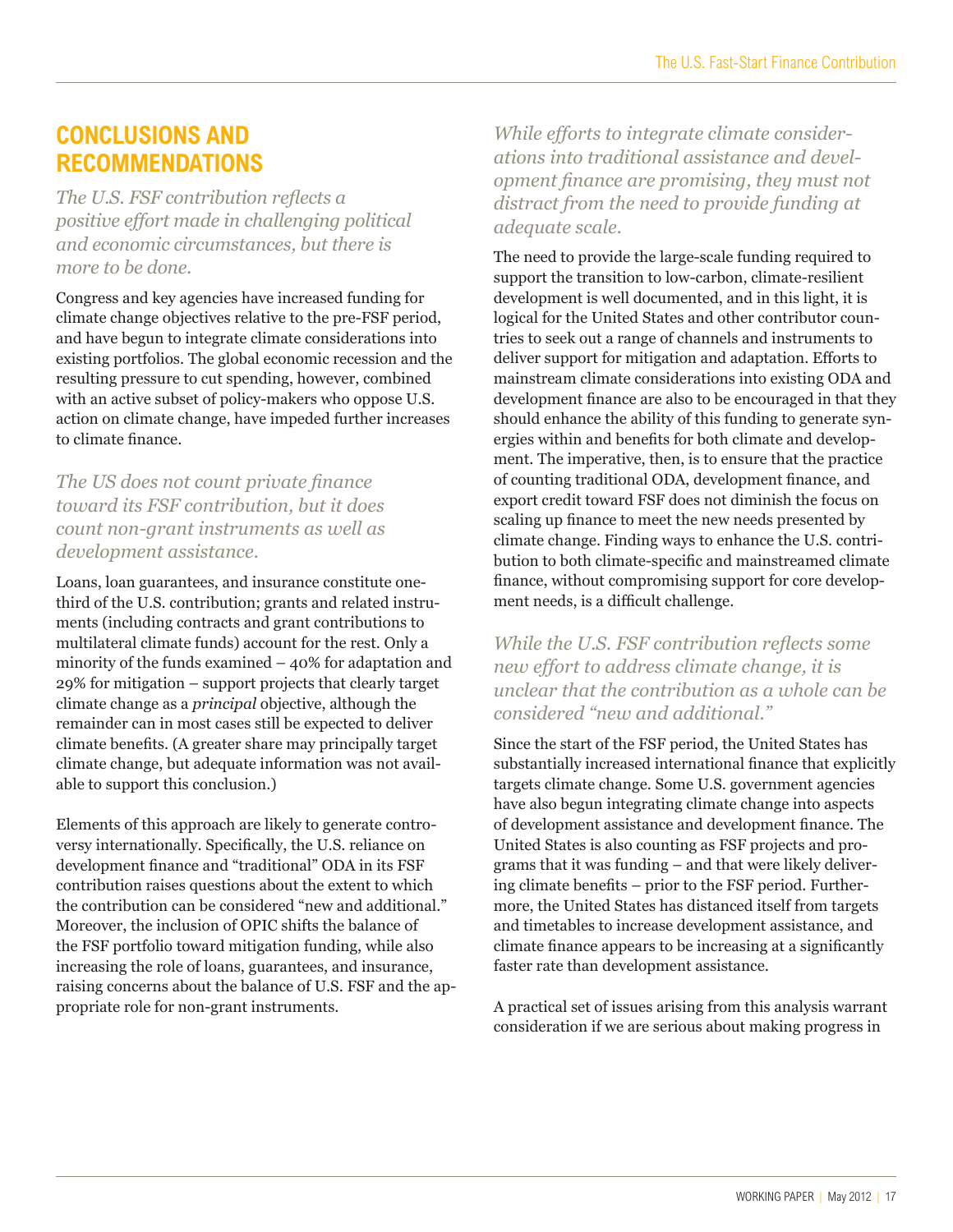reducing emissions and enhancing resilience to climate change as a global community. Do projects that are being "counted" as climate finance in the spirit of meeting fast-start commitments involve new efforts to respond to climate change? Are ongoing climate projects receiving more support as a result of efforts to meet that commitment? Or, is credit just being claimed for worthy projects that have been underway for some time, and happen to be relevant to climate change? All of the above appear to be true for aspects of the U.S. FSF portfolio.

This raises some difficult issues. Certainly it is important to maintain support for programs that deliver clear environmental and social benefits. Furthermore, because most sectors and interventions either impact or are impacted by climate change, it is important for climate change considerations to be mainstreamed into ODA. It will be increasingly important for all development programs to take climate change considerations on board. But this type of integration alone is not sufficient to respond to the increasing climate change needs of developing countries.

#### *The United States has taken steps to improve climate finance monitoring, but there is a need for enhanced transparency.*

As the FSF period draws to a close and the international community shifts its focus to generating finance in the medium and long term, scrutiny of climate finance practices of the United States and other contributor countries will continue. USAID's and other government agencies' efforts to improve climate finance monitoring are therefore timely, and it will be important to ensure that information generated by these efforts is publicly accessible to a range of stakeholders and interest groups. While U.S. efforts to present its FSF information and to engage NGOs and other stakeholders are very welcome, the utility of the U.S. FSF reports in presenting information of interest to a range of observers has been mixed. As the United States continues to gain experience with climate finance reporting, several measures could improve the transparency and accessibility of U.S. climate finance information:

- **Publishing the criteria it uses to program and** identify FSF.
- $\blacksquare$  Publishing a detailed list of the projects and programs that constitute FSF, including, for each project, the amount, the administering agency, the financial instrument, the recipient country (where relevant) and institution, whether it is supported by core or

non-core climate finance and, to the extent feasible, information on disbursement status.

- Identifying and explaining any discrepancies between such a project list and the total reported FSF sum, and explaining how non-grant instruments are counted.
- Providing complete information on U.S. FSF in a single document, so that users would not need to download and reconcile some 240 documents to access this information.

These steps could be undertaken immediately based on existing information. With some additional effort, future U.S. FSF reports could provide updated, country-specific breakdowns of programs whose country allocations were unknown during the year in which they were originally reported. (This would not apply to activities that are inherently regional or global and cannot be quantified by country.)

The U.S. Government should also consider, over the medium term, enhancing its monitoring systems to better track and report on disbursement status, beneficiaries, and impacts. This has the potential to contribute to building trust between countries, enhancing domestic support for climate finance, and improving the future generation and delivery of support. Harmonizing FSF reporting with DAC reporting, including by ensuring that FSF projects are tagged in the DAC with the relevant Rio Marker, might be part of the solution, particularly if the latter were updated regularly to reflect disbursement status. Additional approaches will be needed, however, to capture information regarding beneficiaries and impacts.

*Reporting and transparency standards for both contributor countries and implementing institutions – notably dedicated multilateral climate funds – need to be strengthened and harmonized.*

Equally important is the need to improve standards for reporting on disbursement on the part of intermediary agencies, including the dedicated multilateral climate funds through which a significant share of U.S. FSF is directed. On the one hand, desk research revealed a large amount of information on the scope, objectives, and recipients of climate finance because the multilateral agencies receiving finance report substantial information. However, the scope of information reported is not consistent, and there is a particular gap when it comes to information about the status of disbursement of finance in the absence of agreed standards on disclosure of information. Adopting more robust and harmonized reporting standards, especially on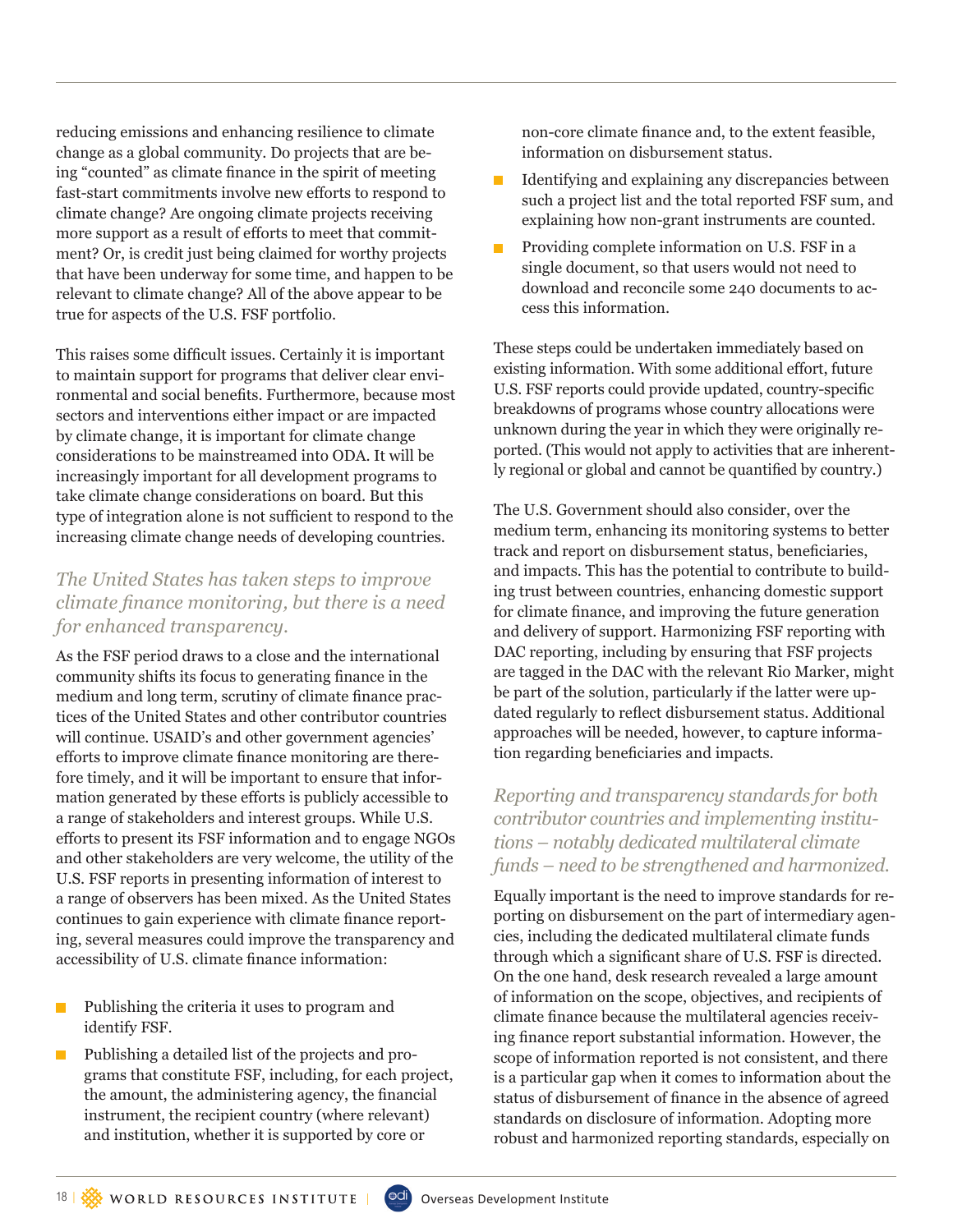disbursement across contributor countries and intermediary institutions, may be necessary to increase the transparency of climate finance.

Contributor country efforts to coordinate monitoring and evaluation of climate finance should also prioritize increasing the transparency and consistency of reporting, including through multilateral funds. It may be helpful to highlight contributions to FSF when self-reporting against the Rio Markers to the OECD DAC as well. UNFCCC negotiations on reporting guidelines, and the forthcoming agreement of a results framework for the Global Green Climate Fund should also support harmonization around reporting. Finally, adoption and implementation of the Aid Data Transparency Standard<sup>43</sup> may provide additional opportunities to improve transparency and harmonization in climate finance accounting and reporting (see Box 3).

#### *Sustaining support*

Over the next decade, public climate finance provided by developed countries will continue to play a critical role in catalyzing global action on climate change by directly supporting adaptation and mitigation in developing countries. Such public finance can help correct market failures, creating incentives for investment in climate-compatible development, including from the private sector. Furthermore, climate finance delivered in keeping with the principles of the UNFCCC can foster trust and participation in collective action on climate change. The U.S. Government has made substantial and commendable efforts to deliver climate finance under difficult political and economic circumstances, but many observers have noted that what it has delivered does not yet match the need, and is not yet fully in keeping with principles agreed to under the UN-FCCC. Continued progress in improving monitoring and transparency is an important step. The more fundamental challenge is that of scaling up finance to developing countries – particularly in support of adaptation – in ways that effectively deliver climate benefits. While this will not be an easy challenge to meet, mobilizing and effectively delivering sustained and increased climate finance must be a central consideration in the design of U.S. responses to global climate change.

### Box 3 | **U.S. Commitments to Improving Aid Transparency**

The United States has articulated a political commitment in recent years to increase transparency in government and, in particular, to improve the availability of information on foreign aid. For example, in late 2011 the United States announced that it would sign on to the International Aid Transparency Initiative standards. In addition, USAID and the Department of State created the Foreign Assistance Dashboard – a work in progress that serves as a centralized database that will incorporate budget, financial, program, and performance data in a standard form from all U.S. government agencies receiving or implementing foreign assistance, humanitarian, and/or development funds. Finally, USAID recently launched USAID Forward, a package of reforms that aims to strengthen the monitoring and evaluation of all program design, budgetary, and strategy work. Such initiatives may provide an opportunity to improve the transparency of U.S. climate finance.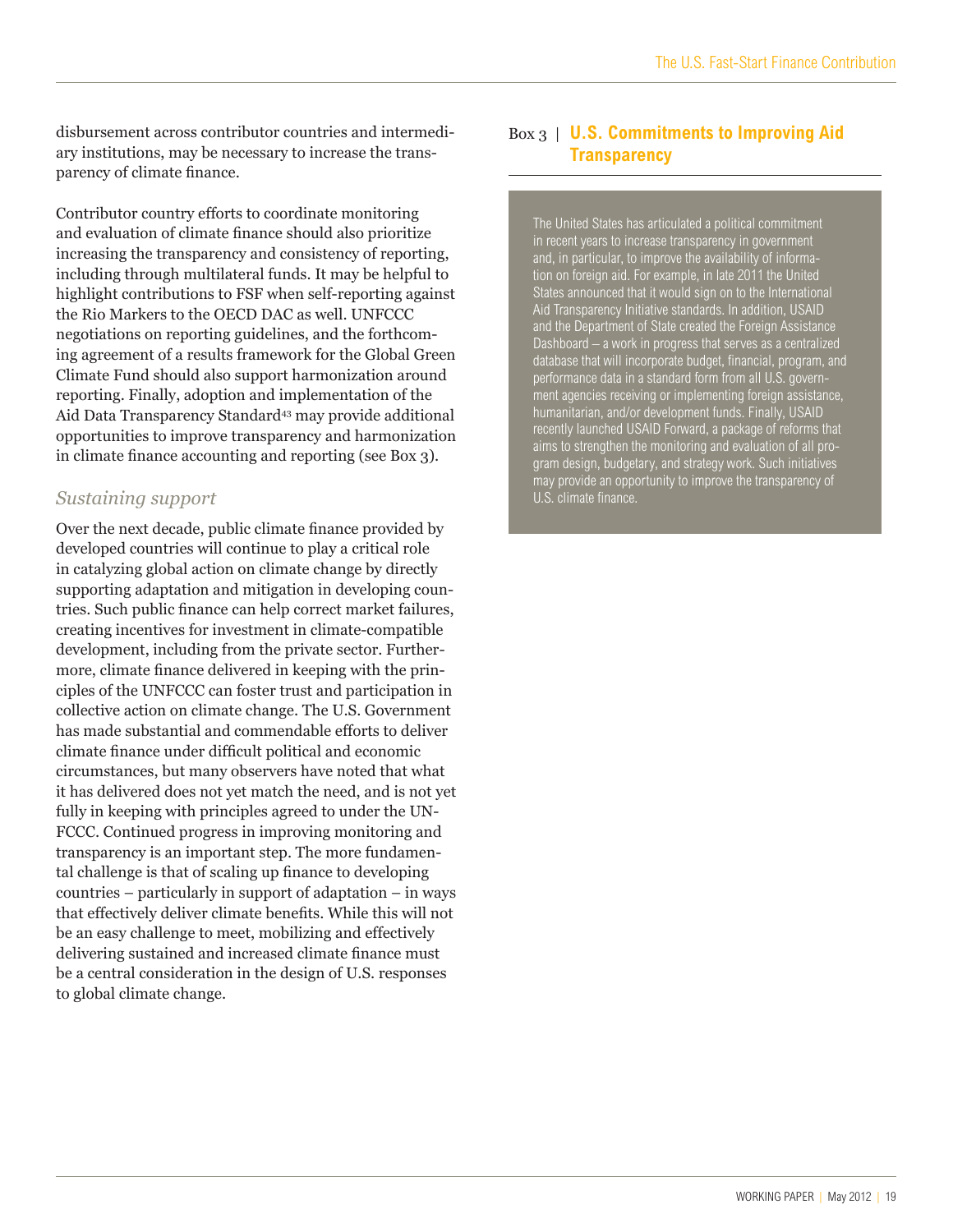# ACRONYMS

| <b>CTF</b>    | Clean Technology Fund                                 |
|---------------|-------------------------------------------------------|
| DAC           | Development Assistance Committee                      |
| ECA           | <b>Export Credit Agency</b>                           |
| Ex-Im         | United States Export Import Bank                      |
| <b>FIP</b>    | Forest Investment Program                             |
| <b>FSF</b>    | <b>Fast Start Finance</b>                             |
| FY            | <b>Fiscal Year</b>                                    |
| GCCI          | Global Climate Change Initiative                      |
| GEF           | <b>Global Environment Facility</b>                    |
| GNI           | Gross National Income                                 |
| <b>IATI</b>   | International Aid Transparency Initiative             |
| <b>IFC</b>    | International Finance Corporation                     |
| <b>LDCF</b>   | Least Developed Countries Fund                        |
| LDC           | Least Developed Country                               |
| <b>MCC</b>    | Millennium Challenge Corporation                      |
| <b>MDB</b>    | Multilateral Development Bank                         |
| <b>OCN</b>    | Open Climate Network                                  |
| ODA           | Official Development Assistance                       |
| 0DI           | Overseas Development Institute                        |
| <b>OECD</b>   | Organization for Economic Cooperation and Development |
| <b>OPIC</b>   | Overseas Private Import Corporation                   |
| <b>PPCR</b>   | Pilot Program on Climate Resilience                   |
| <b>RDB</b>    | Regional Development Bank                             |
| REDD+         | Reducing Emissions from Deforestation and Forest      |
|               | Degradation + Conservation                            |
| <b>SIDS</b>   | Small Island Developing State                         |
| <b>SREP</b>   | Scaling Renewable Energy Program                      |
| UK            | <b>United Kingdom</b>                                 |
| U.S.          | <b>United States</b>                                  |
| <b>USAID</b>  | United States Agency for International Development    |
| UN            | <b>United Nations</b>                                 |
| <b>UNFCCC</b> | United Nations Framework Convention on Climate Change |
| <b>USFS</b>   | United States Forest Service                          |
| <b>USTDA</b>  | United States Trade and Development Agency            |
| WRI           | World Resources Institute                             |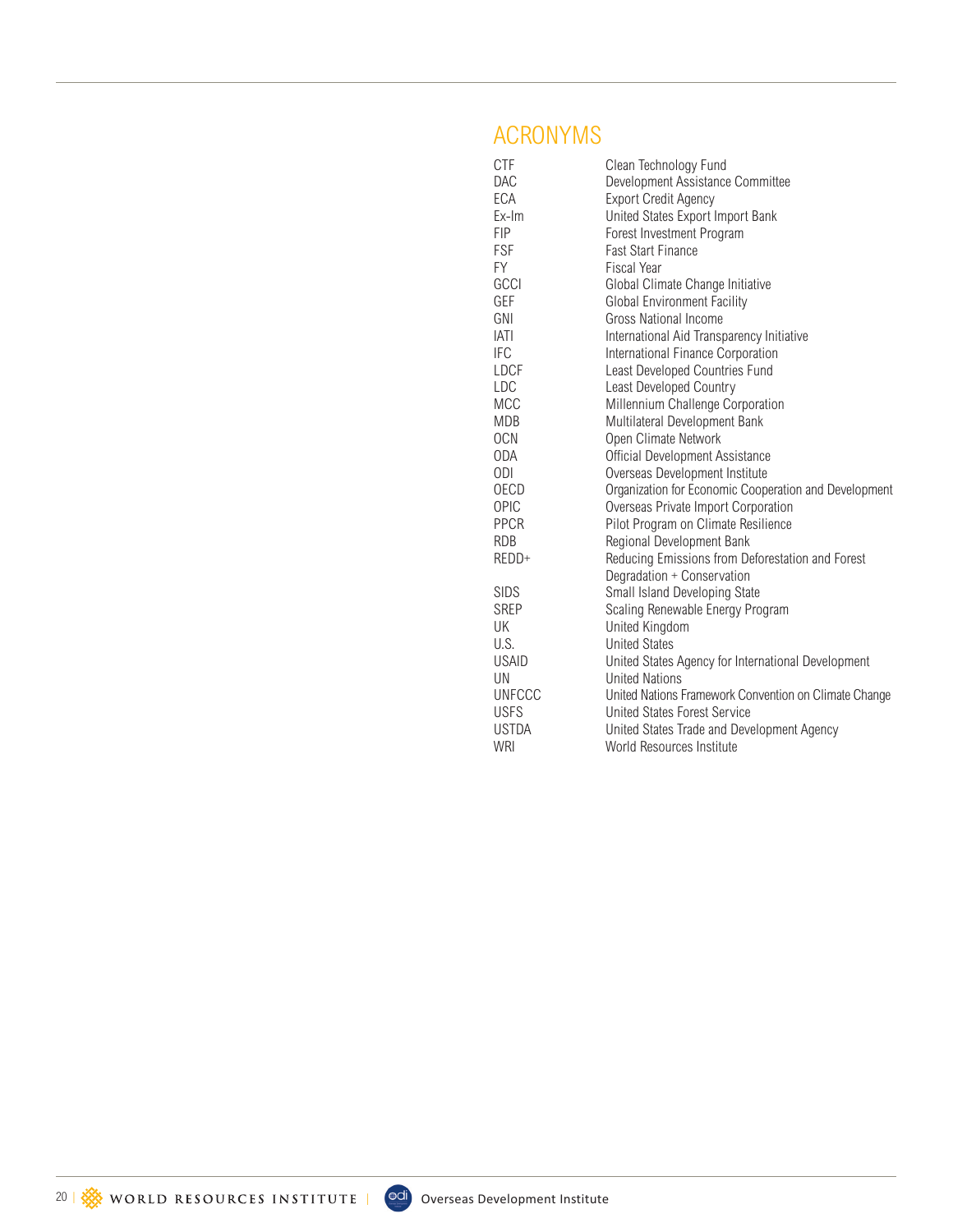# ANNEX 1: CLIMATE FINANCE TRACKING **FFFORTS**

A number of resources for tracking climate finance exist, including:

- **National Communications:** Under the UNFCCC, Annex II Parties are required to submit National Communications to the Conference of the Parties (COP) that report information on climate finance, including bilateral and regional support by recipient country, support to multilateral institutions, and support to the GEF. They are also required to indicate the "new and additional" financial resources provided, and to clarify how they have determined these resources as such.<sup>44</sup>
- **Fast-Start Reports:** The 2010 Cancun Agreements invite Parties to submit information to the UNFCCC secretariat in May of 2011, 2012, and 2013 on the resources provided to fulfill their FSF commitment. In November 2011, the UNFCCC secretariat launched a FSF module on its Finance Portal that links to the May 2011 reports (UNFCCC 2011). The Netherlands has also established a web portal (www.faststartfinance.org) to which both contributor and recipient countries voluntarily self-report.
- **OECD DAC:** The Organisation for Economic Co-operation and Development (OECD)'s Development Assistance Committee (DAC) compiles data on international assistance from its 23 members and 12 multilateral organizations, and has collected data on aid for mitigation since 1998 and for adaptation since 2010.
- **Multilateral Development Banks:** As climate change investments comprise a growing share of MDBs' portfolios, a number of MDBs have begun to develop systems for monitoring climate finance.<sup>45</sup> In 2011, the MDBs agreed to harmonize the manner in which they track their climate change finance, and subsequently established and MDB Working Group on Climate Finance Tracking to advance this goal.
- **Independent Initiatives:** Initiatives by non-governmental organizations (NGOs) and the private sector, such as AidData, Climate Funds Update, WRI's FSF summary table, and Bloomberg's New Energy Finance also contribute to climate finance tracking efforts.46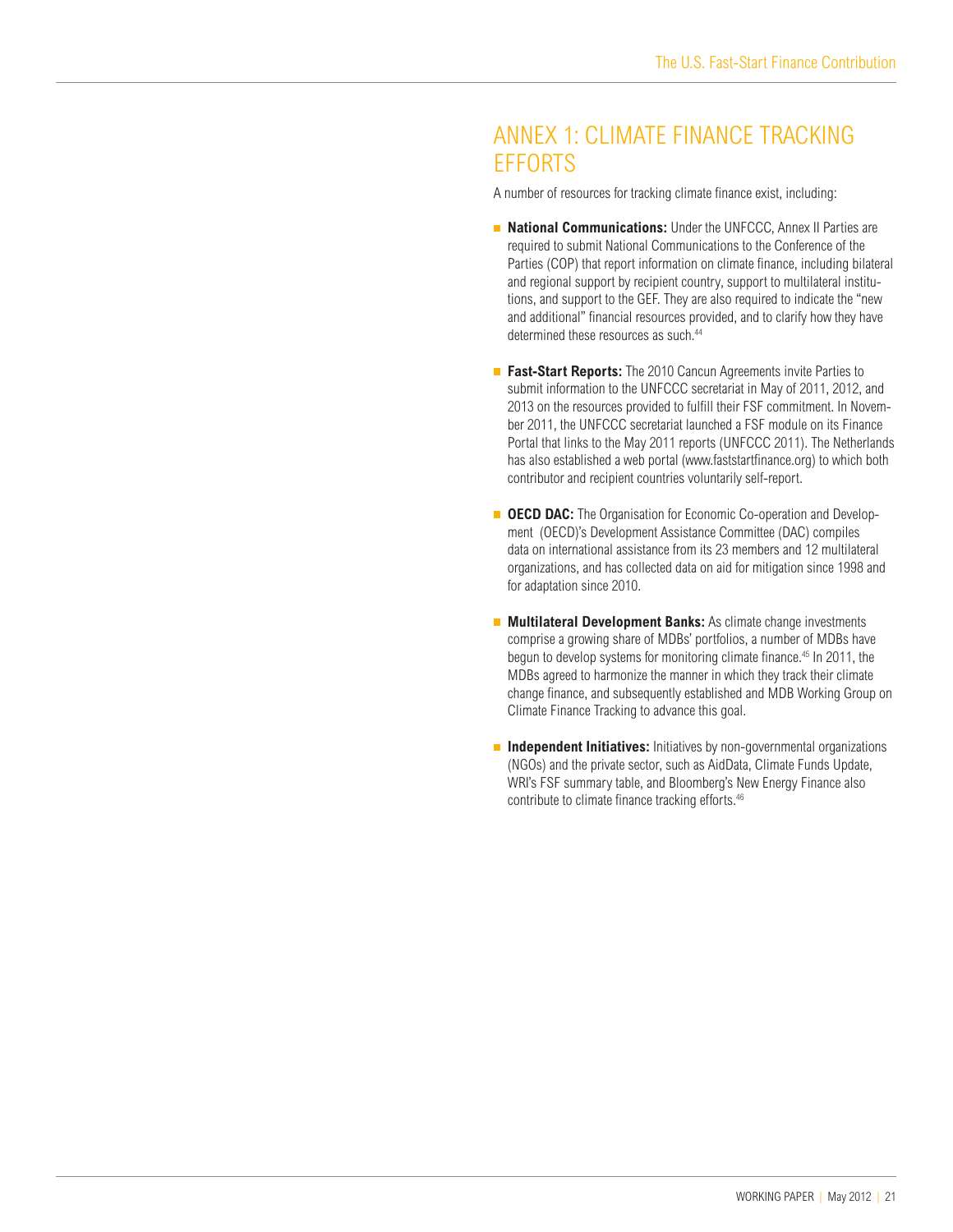# ANNEX 2: OCN FINANCE ASSESSMENT PARAMETERS

The following parameters were examined for each project:

| <b>PARAMETER</b>             | <b>OPTIONS</b>                                                                                                                                                                                                                                                                                                                                                                                                                                                                                                                                                                                                                                                                                                                                                                                                                          | <b>EXPLANATION</b>                                                                                                                                                                                                                                                                                                                                                                                                                                                                                                                                         |  |
|------------------------------|-----------------------------------------------------------------------------------------------------------------------------------------------------------------------------------------------------------------------------------------------------------------------------------------------------------------------------------------------------------------------------------------------------------------------------------------------------------------------------------------------------------------------------------------------------------------------------------------------------------------------------------------------------------------------------------------------------------------------------------------------------------------------------------------------------------------------------------------|------------------------------------------------------------------------------------------------------------------------------------------------------------------------------------------------------------------------------------------------------------------------------------------------------------------------------------------------------------------------------------------------------------------------------------------------------------------------------------------------------------------------------------------------------------|--|
| Title                        | Project title                                                                                                                                                                                                                                                                                                                                                                                                                                                                                                                                                                                                                                                                                                                                                                                                                           | Based on U.S. FSF report; when no project title given, created based on project<br>description.                                                                                                                                                                                                                                                                                                                                                                                                                                                            |  |
| Description                  | Qualitative description of the project<br>as reported                                                                                                                                                                                                                                                                                                                                                                                                                                                                                                                                                                                                                                                                                                                                                                                   | Based primarily on information reported in the U.S. FSF report, and occasionally on<br>other sources consulted (when specified).                                                                                                                                                                                                                                                                                                                                                                                                                           |  |
| <b>Fiscal Year</b>           | $\blacksquare$ 2010<br>$\blacksquare$ 2011                                                                                                                                                                                                                                                                                                                                                                                                                                                                                                                                                                                                                                                                                                                                                                                              | Based on the year indicated in the U.S. FSF report.                                                                                                                                                                                                                                                                                                                                                                                                                                                                                                        |  |
| Amount                       | In MN US\$                                                                                                                                                                                                                                                                                                                                                                                                                                                                                                                                                                                                                                                                                                                                                                                                                              | Based on figure identified in the U.S. FSF report.                                                                                                                                                                                                                                                                                                                                                                                                                                                                                                         |  |
| <b>Status</b>                | <b>Pledged</b><br>In Identified with domestic legal force<br>Deposited<br>Approved for disbursement<br>Disbursed                                                                                                                                                                                                                                                                                                                                                                                                                                                                                                                                                                                                                                                                                                                        | Based on explanation by U.S. Government officials, unless otherwise indicated.                                                                                                                                                                                                                                                                                                                                                                                                                                                                             |  |
| Source                       | <b>Budget appropriations</b><br>Development finance/export credit<br>Innovative Source: Public carbon<br>market revenue, levy/tax on<br>international transportation, or<br>financial transaction tax<br>Private: Leveraged private finance,<br>foreign direct investment, private<br>carbon market revenue                                                                                                                                                                                                                                                                                                                                                                                                                                                                                                                             | The United States only includes two sources of finance towards it FSF commitment:<br>(1) funds from development finance and export credit agencies, which are generated<br>through paybacks and are administered by OPIC and Ex-lm; and (2) funds from its<br>national budget appropriations, which are administered by other government agencies.<br>Thus, we distinguished the finance based on these two sources on the basis of the<br>agency administering it.                                                                                        |  |
| <b>Recipient Region</b>      | $A$ frica<br>$\blacksquare$ Asia<br>$\blacksquare$ Europe<br>Latin America and the Caribbean<br>North America<br>Based on UN regional classifications:<br>http://unstats.un.org/unsd/methods/<br>m49/m49regin.htm                                                                                                                                                                                                                                                                                                                                                                                                                                                                                                                                                                                                                       | ■ Identified based on project description in U.S. FSF report along with country fact<br>sheet(s) in which project was reported.<br>For multilateral funds, in order to determine the recipient country and region break-<br>down, we imputed assistance from the climate-specific funds back to the donor<br>countries.<br>We assigned this parameter based on the recipient country that the finance is<br>intended to benefit, which does not necessarily signify that the finance was trans-<br>ferred to an institution within that recipient country. |  |
| <b>Recipient Country</b>     | Except in instances where the finance supports multilateral or "global" programs, the recipient country and/or region were identified<br>for each project and program listed in the U.S. FSF report based on the individual country fact sheets in which they appeared. <sup>47</sup><br>Identified based on project description in U.S. FSF report along with country fact sheet(s) in which project was reported.<br>For multilateral funds, in order to determine the recipient country and region break-down, we imputed assistance from the<br>climate-specific funds back to the donor countries.<br>• We assigned this parameter based on the recipient country that the finance is intended to benefit, which does not necessarily<br>signify that the finance was transferred to an institution within that recipient country. |                                                                                                                                                                                                                                                                                                                                                                                                                                                                                                                                                            |  |
| <b>Recipient Institution</b> | Information on the recipient institution was not consistently provided in the FSF report. Where information was available, we at-<br>tempted to identify the name and type (e.g., governmental, NGO, or private, and recipient- or contributor-based) of the institution<br>receiving funding from the US Government. In a number of cases, it was unclear whether an institution associated with a project<br>was the direct recipient, an indirect recipient (e.g. subgrantee or subcontractor), or another kind of implementing partner. Thus,<br>where our assessment lists a recipient institution, it could refer to any one of these roles.                                                                                                                                                                                      |                                                                                                                                                                                                                                                                                                                                                                                                                                                                                                                                                            |  |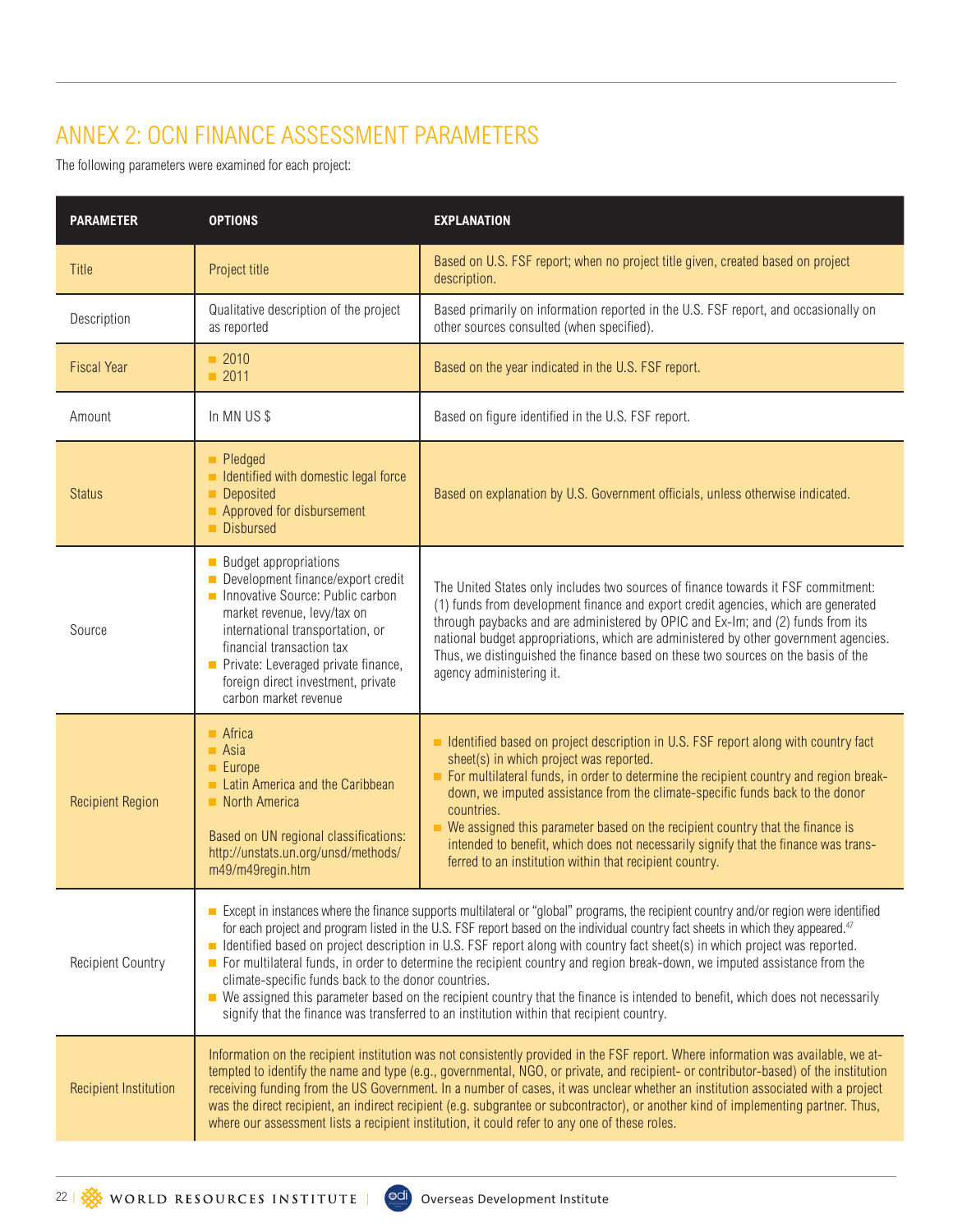| <b>PARAMETER</b>                         | <b>OPTIONS</b>                                                                                                                                                                                                                                                                                                                                                                                                                                                                                                                                                                                          | <b>EXPLANATION</b>                                                                                                                                                                                                                                                                                                                                                                                                                                                                                                                                                                                                                                                                                                                                       |  |
|------------------------------------------|---------------------------------------------------------------------------------------------------------------------------------------------------------------------------------------------------------------------------------------------------------------------------------------------------------------------------------------------------------------------------------------------------------------------------------------------------------------------------------------------------------------------------------------------------------------------------------------------------------|----------------------------------------------------------------------------------------------------------------------------------------------------------------------------------------------------------------------------------------------------------------------------------------------------------------------------------------------------------------------------------------------------------------------------------------------------------------------------------------------------------------------------------------------------------------------------------------------------------------------------------------------------------------------------------------------------------------------------------------------------------|--|
| Recipient Institution<br>Type            | ■ Multilateral<br>Contributor Regional Government<br>Recipient Regional Government<br><b>Contributor National Government</b><br>П<br>Recipient National Government<br>$\Box$<br>Contributor State/City Government<br>$\Box$<br>Recipient State/City Government<br>Contributor NGO<br><b>Recipient NGO</b><br>$\Box$<br>Contributor Company<br><b>Recipient Company</b><br>$\Box$                                                                                                                                                                                                                        | Classified based on recipient institution.                                                                                                                                                                                                                                                                                                                                                                                                                                                                                                                                                                                                                                                                                                               |  |
| <b>Contributor Country</b><br>Agency     | Name of contributor-country<br>government entity administering the<br>financial instrument to the recipient                                                                                                                                                                                                                                                                                                                                                                                                                                                                                             | This parameter is generally self-reported by the United States in their FSF report;<br>otherwise, we identified it based on the additional sources mentioned. <sup>48</sup>                                                                                                                                                                                                                                                                                                                                                                                                                                                                                                                                                                              |  |
| Multilateral Chan-<br>neling Institution | For funds channeled through a<br>multilateral institution, the name of<br>the multilateral institution                                                                                                                                                                                                                                                                                                                                                                                                                                                                                                  | Based on U.S. FSF report and U.S. budget appropriations bills.                                                                                                                                                                                                                                                                                                                                                                                                                                                                                                                                                                                                                                                                                           |  |
| <b>Financial Instrument</b>              | Capital Contribution<br>Grants and related instruments<br>$\blacksquare$ Loan<br>Loan Guarantee<br>$\blacksquare$ Equity<br><b>Insurance</b><br>Other (specify)                                                                                                                                                                                                                                                                                                                                                                                                                                         | When the instrument was identified in the U.S. FSF report, we classified it accord-<br>ingly. In other cases, because Congressionally appropriated funds are deployed as<br>grants and related instruments, <sup>49</sup> whereas development finance and export credit take<br>the form of loans, loan guarantees, and insurance, we made this identification on the<br>basis of the source of the financing.                                                                                                                                                                                                                                                                                                                                           |  |
| Financial Instrument<br>Characteristics  | Any information on the characteristics of the finance (e.g., grant element), and/or how the country is counting that financial<br>instrument towards its total FSF amounts, where available.                                                                                                                                                                                                                                                                                                                                                                                                            |                                                                                                                                                                                                                                                                                                                                                                                                                                                                                                                                                                                                                                                                                                                                                          |  |
| Objective                                | We attempted to identify the extent to which FSF projects target the climate-related objectives of adaptation and mitigation. We<br>did this at three levels of rigor: First, we identified how the United States seemed to be counting each project, and second, for a<br>subset of projects, we assessed the extent to which each project would meet a more rigorous definition of adaptation or mitiga-<br>tion according to the OECD DAC Rio Markers. Finally, we examined those projects whose categorizations were ambiguous in<br>more detail, and documented which project types were involved. |                                                                                                                                                                                                                                                                                                                                                                                                                                                                                                                                                                                                                                                                                                                                                          |  |
| Objective: Level 1                       | Adaptation<br>$\Box$<br>Mitigation $-$ REDD+<br>$\blacksquare$ Mitigation - Other<br><b>Multiple</b>                                                                                                                                                                                                                                                                                                                                                                                                                                                                                                    | For the first level of assessment, we simply assigned each project to adaptation or<br>mitigation on the basis of the description in the FSF report. While the United States has<br>not specified which projects it is counting toward its adaptation totals and which toward<br>mitigation, the project descriptions in the FSF report generally provide a strong indica-<br>tion even when the terms "adaptation" and "mitigation" are not used. For example, we<br>classified food security projects as adaptation, and clean energy projects as mitigation.<br>We also identified the subset of mitigation projects that are forestry, or REDD+. We clas-<br>sified projects that seemed to support more than one of these objectives as "multiple." |  |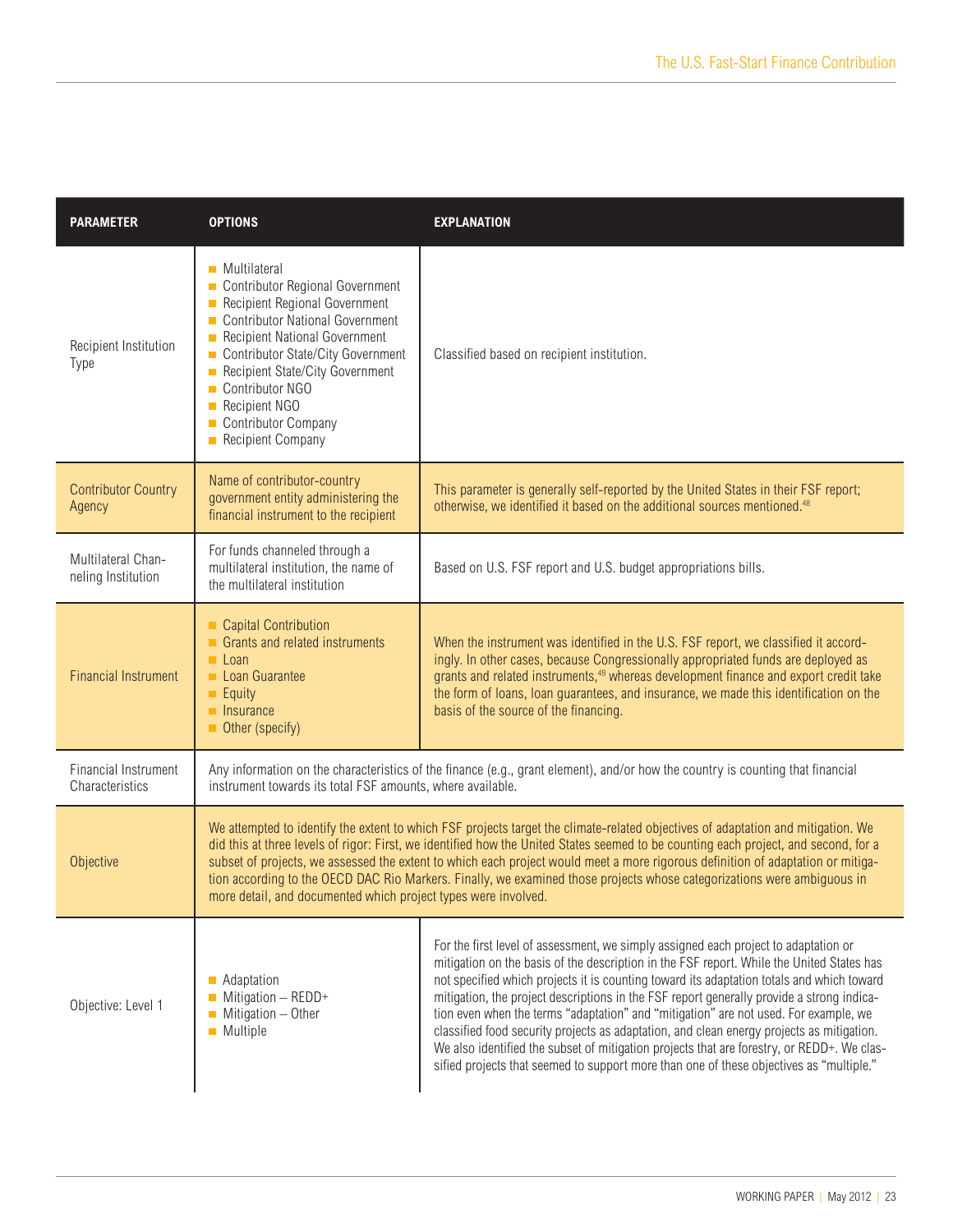| <b>PARAMETER</b>   | <b>OPTIONS</b>                                                                                                                                                                                                                                                                                                                                                                     | <b>EXPLANATION</b>                                                                                                                                                                                                                                                                                                                                                                                                                                                                                                                                                                                                                                                                                                                                                                                                                                                                                                                                                                                                                                                                                                                                                                                                                                                                                                                                                                                                                                                                                                                                                                                                                                                                                                                                                                                                                                                                                                                                                                                                                                                                                       |  |
|--------------------|------------------------------------------------------------------------------------------------------------------------------------------------------------------------------------------------------------------------------------------------------------------------------------------------------------------------------------------------------------------------------------|----------------------------------------------------------------------------------------------------------------------------------------------------------------------------------------------------------------------------------------------------------------------------------------------------------------------------------------------------------------------------------------------------------------------------------------------------------------------------------------------------------------------------------------------------------------------------------------------------------------------------------------------------------------------------------------------------------------------------------------------------------------------------------------------------------------------------------------------------------------------------------------------------------------------------------------------------------------------------------------------------------------------------------------------------------------------------------------------------------------------------------------------------------------------------------------------------------------------------------------------------------------------------------------------------------------------------------------------------------------------------------------------------------------------------------------------------------------------------------------------------------------------------------------------------------------------------------------------------------------------------------------------------------------------------------------------------------------------------------------------------------------------------------------------------------------------------------------------------------------------------------------------------------------------------------------------------------------------------------------------------------------------------------------------------------------------------------------------------------|--|
| Objective: Level 2 | For Adaptation and<br>Mitigation Rio Marker:<br>$\blacksquare$ 0 - not targeted<br>$\blacksquare$ 1 – significant objective<br>$\blacksquare$ 2 – principal objective                                                                                                                                                                                                              | For the second level of assessment, we examined a subset of the largest projects on<br>the basis of the OECD DAC Rio Markers for adaptation and mitigation. The Rio Mark-<br>ers were developed for use by donor countries to self-identify ODA that contributes<br>to a range of specific objectives, including adaptation and mitigation. They also are<br>designed to distinguish between projects that support those objectives as a "princi-<br>pal" objective versus those that support them as a "significant" objective (but may be<br>primarily targeted at another, non-climate objective).<br>The Rio Markers employ the following definitions:<br>Mitigation: "[The activity] contributes to the objective of stabilization of GHG<br>concentrations in the atmosphere at a level that would prevent dangerous anthro-<br>pogenic interference with the climate system by promoting efforts to reduce or limit<br>GHG emissions or to enhance GHG sequestration."<br>Adaptation: "[The activity] intends to reduce the vulnerability of human or natural<br>systems to the impacts of climate change and climate-related risks, by maintaining<br>or increasing adaptive capacity and resilience."<br>The OECD has published further criteria and a decision tree to promote consistency<br>in self-reporting, which we attempted to follow (OECD 2011b). Under the Rio Marker<br>system, a project is labeled with a 2 - indicating that it "principally" targets the<br>Rio Marker - if it matches the OECD criteria for eligibility and would not have been<br>undertaken without mitigation or adaptation as an objective, $a 1 -$ indicating that<br>it "significantly" targets the Rio Marker - if it matches the criteria for eligibility but<br>would have been undertaken without mitigation or adaptation as an objective, and a 0<br>if it does not match the criteria for eligibility.<br>We assigned the Rio Markers based on our own assessment of the nature of the proj-<br>ect, without regard to how the United States reported the project to the OECD DAC. <sup>50</sup> |  |
| Objective: Level 3 | For projects that received a 0, or whose score on the Rio Markers was not clear, we made note of any projects that would not ap-<br>pear to provide climate benefits, including commercially viable fossil fuel projects, road projects not associated with sustainable<br>transportation alternatives, and transmission lines and power sector reform not linked to clean energy. |                                                                                                                                                                                                                                                                                                                                                                                                                                                                                                                                                                                                                                                                                                                                                                                                                                                                                                                                                                                                                                                                                                                                                                                                                                                                                                                                                                                                                                                                                                                                                                                                                                                                                                                                                                                                                                                                                                                                                                                                                                                                                                          |  |
| Activity           | Assessment, planning, strategy<br>development<br>Research and development<br>Demonstrations<br>Deployment/Implementation<br><b>Capacity Building</b><br>Monitoring, evaluation and review                                                                                                                                                                                          | Noted each activity involved without attempting to identify which were more promi-<br>nent. Based on descriptions in U.S. FSF report and other sources as noted.                                                                                                                                                                                                                                                                                                                                                                                                                                                                                                                                                                                                                                                                                                                                                                                                                                                                                                                                                                                                                                                                                                                                                                                                                                                                                                                                                                                                                                                                                                                                                                                                                                                                                                                                                                                                                                                                                                                                         |  |
| Intended impact    | Information regarding expected or actual project impact in terms of GHG reduction, energy capacity, or other relevant metric.                                                                                                                                                                                                                                                      |                                                                                                                                                                                                                                                                                                                                                                                                                                                                                                                                                                                                                                                                                                                                                                                                                                                                                                                                                                                                                                                                                                                                                                                                                                                                                                                                                                                                                                                                                                                                                                                                                                                                                                                                                                                                                                                                                                                                                                                                                                                                                                          |  |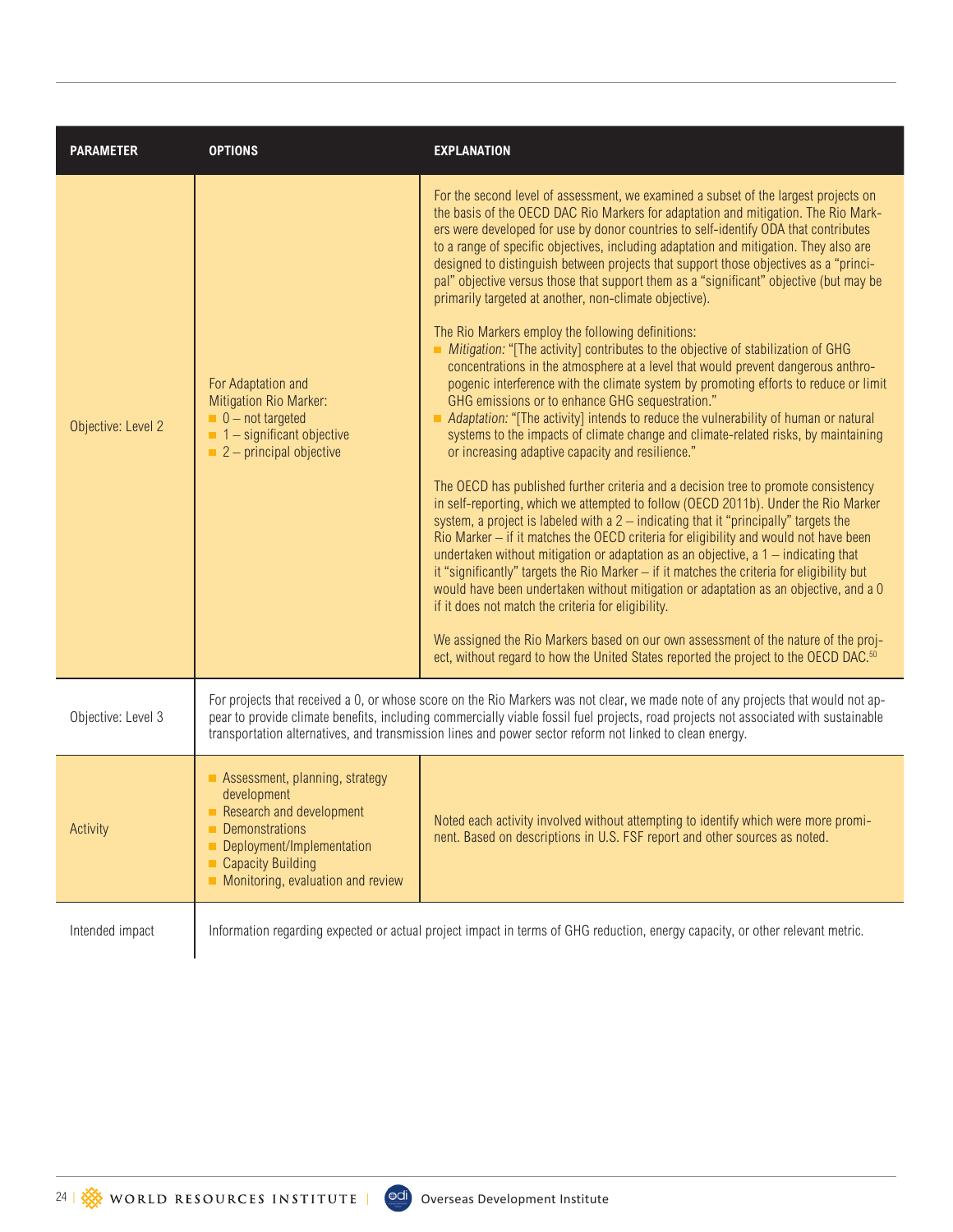**New and Additional:** For the purposes of this paper, we consider new climate finance as climate finance that has increased over previous years' allocations and/or pledges and additional climate finance as that which does not divert funding from development objectives. Due to the lack of consensus on these definitions and criteria for meeting them, in this assessment we consider U.S. FSF with regard to multiple possible bases for assessment without endorsing any single one.

Considerations related to "newness":

- Does FSF for a given year exceed annual climate finance in the years prior to the FSF period?
- Does FSF recycle or duplicate previously pledged climate finance?
- Do projects or programs identified as FSF include more climate finance than they did prior to the FSF period? For example, if funding is being counted for a project that began prior to the FSF period, has it received more funding relative to what would have been given in the absence of the fast-start commitment?

Considerations related to additionality:

- $\blacksquare$  Has the contributor country in question achieved 0.7% GNI for ODA?<sup>51</sup>
- $\blacksquare$  How does the change in climate finance from the pre-FSF period compare to the change in ODA over the same time frame?

**Transparency:** We evaluated official U.S. FSF reporting with regard to aggregate and project-specific metrics that facilitate interpretation and verification of climate finance information. The factors listed below are drawn in part from sources including Ciplet et al. 2011, Stasio 2011, and Tirpak et al. 2010.

Aggregate information:

- Eligibility criteria (e.g., project types and countries eligible to receive  $FSF$ )
- $\blacksquare$  "New and additional" criteria, as defined by the contributor country
- Objectives supported
- **Channeling institutions**
- **Financial instruments**
- Geographic distribution of countries supported
- Disbursement status

Project-specific information:

- Objectives supported
- **Channeling institutions**
- $\blacksquare$  Financial instruments
- **Recipient countries**
- Recipient institutions
- Disbursement status

# ANNEX 3: USAID'S SELECTION CRITERIA FOR CLIMATE APPROPRIATIONS UNDER ITS 2012-2016 CLIMATE CHANGE AND DEVELOPMENT STRATEGY

USAID uses the criteria listed below to program its climate funding under three pillars: clean energy, adaptation, and sustainable landscapes. U.S. Government officials have described the FSF criteria, which are not public, as being consistent with these.

### **Clean Energy**

- **Emission reduction potential** 
	- $\Box$  Energy- or carbon-intensive economies, measured by high emission levels
	- $\Box$  Economic growth trajectory indicative of potential future high emissions levels
	- $\Box$  Renewable energy potential and commitment to implementing clean energy programs
- **Enabling environment** 
	- $\Box$  Substantial national resources available to fund their own clean energy programming (predominantly through the private sector, but with complementary public investment)
	- □ Partner country ability to demonstrate leadership in large-scale deployment of clean energy
	- $\Box$  Partner country willingness to reform energy regulatory frameworks to include renewable energy sources and to support energy efficiency
	- $\Box$  Partner country interest in partnering with the United States to enhance capacity for low emission development.
- $\blacksquare$  Harmonization and alignment with other donors
- Diplomatic and geographic considerations

Using these criteria, USAID will work in a mix of major emitters and countries with the commitment to reducing emissions through energy efficiency and development and deployment of renewable energy sources. The Agency will also invest more heavily in regional clean energy programs to take advantage of the opportunity for larger-scale impacts provided by activities that address regional energy interconnections.

#### **Sustainable Landscapes**

- $\blacksquare$  Mitigation potential: The extent to which the country has high forest-related emissions, could potentially have high emissions in the future, or has a large potential for increased carbon storage in forests and degraded lands.
- Market potential: The extent to which the country or sub-national location has near- or medium-term potential to participate in REDD+ carbon markets.
- **Enabling environment:** The extent to which the country has appropriate policy structures in place, such as land and resource tenure and efforts to stem corruption.
- $\blacksquare$  Political will: The extent to which the country is demonstrating political will to address climate change challenges.
- Coordination with other donors and multilateral efforts: Funding decisions are informed by an assessment of where other donors and multilateral efforts are focusing their investments.
- Demonstration potential: The extent to which successful pilot activities can be implemented in the country to generate best practices and test scalable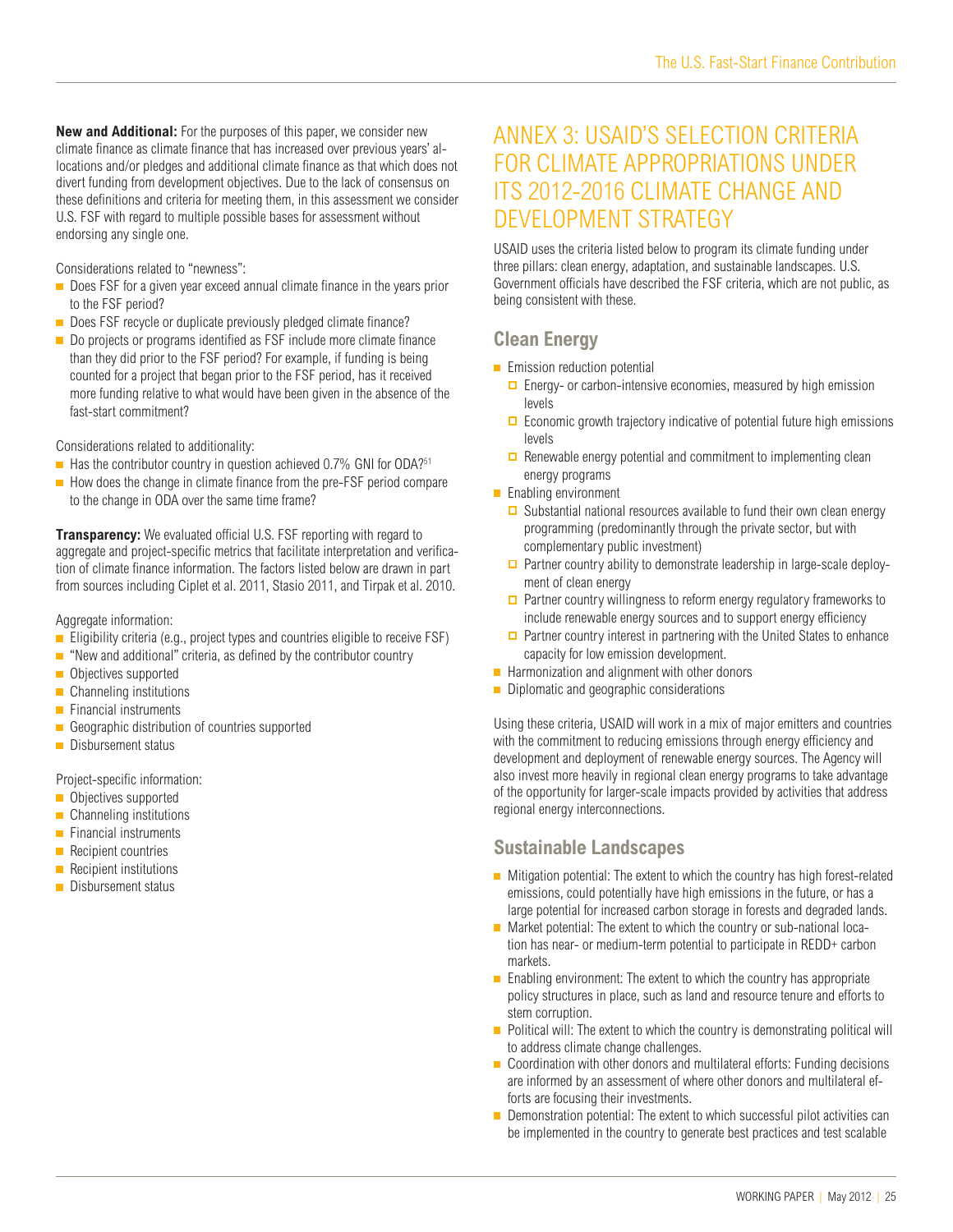models for achieving significant reductions in net emissions.

Diplomatic and geographic considerations

Based on these criteria, REDD+ efforts are focused on countries with globally important forest landscapes (such as the Amazon basin, the Congo basin, and Southeast Asian forests), on high demonstration value activities (e.g, early movers able to demonstrate that results-based payments can be credible), and on monitoring, reporting, and verification (MRV) systems for forest emissions and market readiness. As noted above, in order to help meet the U.S. commitment to funding of REDD+, all sustainable landscapes funding is currently directed towards forested landscapes.

#### **Adaptation**

- $\blacksquare$  High exposure to physical climate change impacts
- Sensitivity to physical impacts because of socioeconomic factors, such as high dependence on rain-fed agriculture or large populations in low-lying coastal areas
- $\blacksquare$  Partner country capacity to respond to climate change or willingness to build core capabilities needed
- **Partner country willingness to partner with the USG and/or potential to play** a strategic role in shaping international climate change policy
- $\blacksquare$  Harmonization and alignment with other donors
- Diplomatic and geographic considerations

Based on these criteria, USAID's direct investments in climate adaptation prioritize small island developing states (SIDS), least developed countries (LDCs), especially in sub-Saharan Africa, and glacier-dependent countries.

Source: USAID 2012.

# ANNEX 4: MULTILATERAL FUNDS SUPPORTED BY US FSF<sup>52</sup>

#### **The Climate Investment Funds**

The CIFs were established in 2008 at the initiative of the governments of the United Kingdom, United States and Japan to help the Multilateral Development Banks do more to help developing countries address climate change, and pilot the delivery of climate change finance at scale with the goal of delivering "transformational" change. The CIFs are administered by the World Bank in partnership with the African Development Bank, Asian Development Bank, European Bank for Reconstruction and Development, and the Inter-American Development Bank. To date a total of \$6.4 billion has been pledged to the CIFs. Over \$6.1 billion of this was pledged by several donor countries in 2008 when the funds were established (World Bank 2008). The United States, which pledged \$2 billion to the CIFs in 2008, has contributed \$610 million in total to date, which has also been during the FSF period.

The majority of funds for the CIFs (\$4.6 billion) are allocated to a Clean Technology Fund to support investments in clean technologies that will yield large-scale emission reductions, particularly in large emerging economies. The United States has contributed \$485 million to the CTF. To date, investment plans for 14 countries (Mexico, Egypt, Turkey, South Africa, Ukraine, Morocco, Thailand, Vietnam, the Philippines, Indonesia, Colombia, Kazakhstan, India, and Nigeria) and a regional program in the Middle East and North Africa have been approved; these plans require more financing than has been pledged to the CTF so far.

In addition, a Pilot Program on Climate Resilience (PPCR) of \$982 million seeks to support developing countries to address climate risk and adapt to the impacts of climate change. The PPCR is supporting pilot programs in Bangladesh, Bolivia, Cambodia, Nepal, Niger, Mozambique, Tajikistan, Tongo, and Zambia and a regional program in the Caribbean. The United States contributed \$65 million. The Forest Investment Program (FIP), with \$599 million pledged, is supporting programs in Mexico, Brazil, the Democratic Republic of the Congo, Burkina Faso, Ghana, Indonesia, Lao, and Peru. The United States contributed \$50 million. Finally, the Scaling Renewable Energy Program supports the deployment of clean technologies to support increased access to energy in low-income countries, with \$352 million pledged. Programs are underway in Ethiopia, Honduras, Kenya, the Maldives, and Nepal. The United States has contributed \$10 million.

### **Forest Carbon Partnership Facility (FCPF)**

The United States contributed at least \$10 million in FSF to the Forest Carbon Partnership Facility (FCPF) in FY10 and FY11. The FCPF is a \$434 million fund administered by the World Bank to pilot new approaches to reduce emissions from deforestation and degradation (REDD) in developing countries. It has the dual objectives of building capacity for REDD in developing countries, and testing a program of performance-based incentive payments in some pilot countries.

### **The Global Environment Facility**

The United States also counts a subset of its contributions  $-$  \$83 million  $-$  to the GEF as FSF. The GEF's Climate Change focal area is the longest-standing source of dedicated public climate change finance. Its activities have largely focused on mitigation, and have broad regional distribution.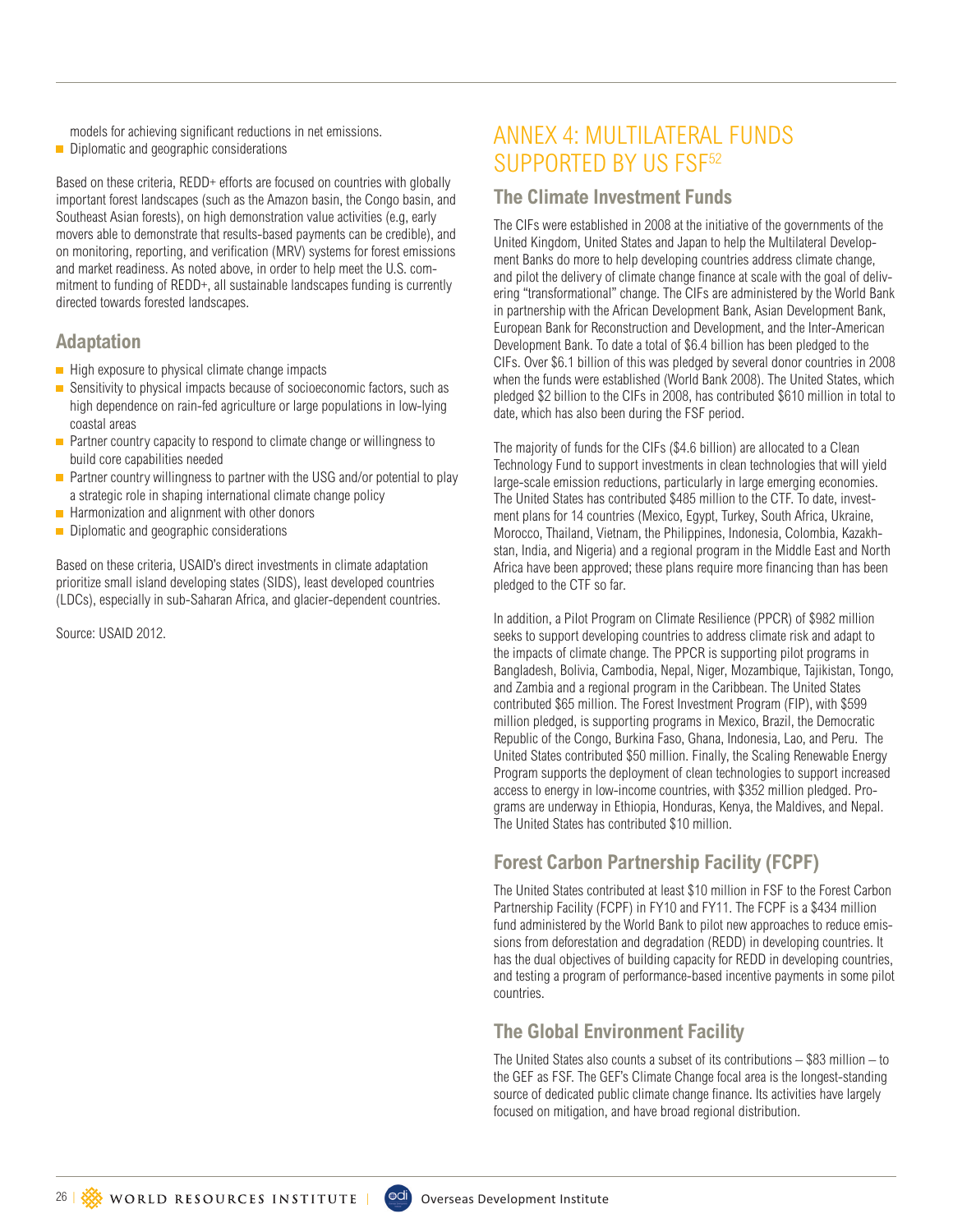### **The Least Developed Countries Fund**

The United States gave \$55 million in FSF contributions to the Least Developed Countries Fund (LDCF). The LDCF, an operational entity under the GEF, supports the implementation of National Adaptation Programs of Action (NAPAs) in 49 Least Developed Countries, and has a capitalisation of \$415 million since 2001.

### **Montreal Protocol Fund**

The Montreal Protocol Fund was established in 1991 with the aim of assisting developing countries to meet their Montreal Protocol commitments towards reversing the deterioration of the Earth's ozone layer. As of November 2011, the contributions made to the Fund by some 45 countries totaled over \$2.89 billion, of which the United States has made \$624 million in agreed contributions (averaging \$31 million annually).<sup>53</sup> The United States' reported FSF contribution in FY10 and FY11 combined totaled \$71 million. Unlike other multilateral funds that the United States counts as FSF, the Montreal Protocol Fund is not a dedicated climate fund. The U.S. rationale for including these funds as FSF is that chlorofluorocarbons (CFCs) and hydrochlorofluorocarbons (HCFCs) – two gases covered under the Montreal Protocol – are potent greenhouse gases.

### **Special Climate Change Fund (SCCF)**

The United States contributed \$30 million to the SCCF in FY10 and FY11 combined. The SCCF is a \$216 million fund to date. It was established in 2001 under the administration of the GEF to implement long-term adaptation measures that increase the resilience of national development sectors to the impacts of climate change in developing countries under the UNFCCC.

# ANNEX 5: US FSF PROJECT DATA

Available online at http://www.openclimatenetwork.org/data.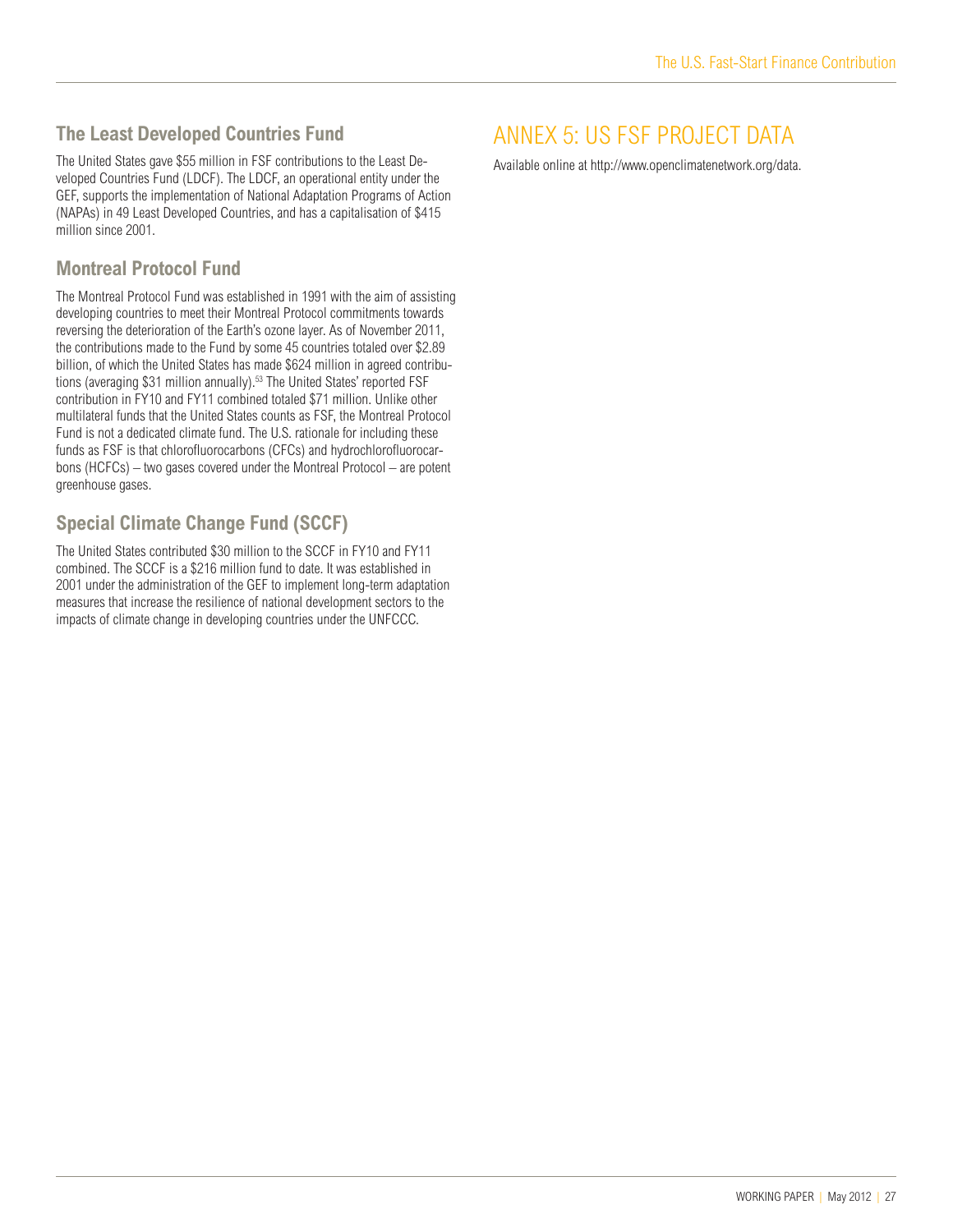# **REFERENCES**

Ballesteros, Athena et al. 2010. "Power, Responsibility, and Accountability: Re-Thinking the Legitimacy of Institutions for Climate Finance." Final Report. Washington, D.C.: World Resources Institute.

BNEF and UNEP. 2011. "Global Trends in Renewable Energy Investment 2011: Analysis of Trends and Issues in the Financing of Renewable Energy." http://www.fs-unep-centre.org/publications/global-trendsrenewable-energy-investment-2011

Brown, Jessica and Michael Jacobs. April 2011. "Leveraging private investment: the role of public sector climate finance." Background Note. Overseas Development Institute. http://www.odi.org.uk/resources/ docs/7082.pdf

Buchner, Barbara et al. 2011. "The Landscape of Climate Finance." Report. Climate Policy Initiative.

Ciplet, David et al. September 2011. "Scoring fast-start climate finance: leaders and laggards in transparency." Briefing. IIED.

Congressional Budget Office. March 2012. "Update Budget Projections: Fiscal Years 2012 to 2022." http://www.cbo.gov/sites/default/files/ cbofiles/attachments/March2012Baseline.pdf

FERN. December 2010. "Export Credit Agencies and Climate Change – a briefing for Cancun." Briefing Note. Brussels: FERN. http://www. fern.org/sites/fern.org/files/Export%20credit%20agencies%20and%20 climate%20change.pdf

Haites, Eric. 2008. "Investment and Financial Flows Needed to Address Climate Change." Briefing Paper. The Climate Group. http://www. theclimategroup.org/\_assets/files/Investment-and-Financial-Flows.pdf

Harmon, James et al. 2005. "Diverging Paths: What future for Export Credit Agencies in Development Finance?" Final Report. Washington, D.C.: World Resources Institute. http://pdf.wri.org/iffe\_eca.pdf

International Energy Agency. 2010. Energy Technology Perspectives: Scenarios and Strategies to 2050. Paris: OECD/IEA. Lattanzio, Richard K. May 2011. "International Climate Change Financing: The Climate Investment Funds (CIF)." Congressional Research Service. http://fpc.state.gov/documents/organization/168832. pdf

Lattanzio, Richard K. March 2012. "The Global Climate Change Initiative (GCCI): Budget Authority and Request, FY2010-FY2013." Congressional Research Service. http://www.fas.org/sgp/crs/misc/R41845.pdf

Mulugetta, Yacob et al. December 2011. "Fast-Start Finance: Lessons for Long-term Climate Finance under the UNFCCC." Working Paper. United Nations Economic Commission for Africa. http://www.uneca.org/acpc/ about\_acpc/policy\_documents/docs/AGN%20Support%20Papers/ Fast-Start%20Finance%20-%20lessons%20for%20long%20term%20 climate%20finance%20under%20UNFCCC.pdf

OECD. 2011a. "Development aid reaches an historic high in 2010." Development Co-operation Directorate, Development Assistance Committee. Organization for Economic Co-operation and Development. http://www.oecd.org/document/35/0,3746, en\_2649\_34447\_47515235\_1\_1\_1\_1,00.html

OECD. 2011b. "Handbook on the OECD-DAC Climate Markers." Organization for Economic Cooperation and Development. http://www. oecd.org/dataoecd/56/18/48785310.pdf

Severino, Jean-Michel and Ray, Olivier. "The End of ODA: Death and Rebirth of a Global Public Policy." Working Paper 167. Center for Global Development. 3/25/2009. http://www.cgdev.org/content/publications/detail/1421419

Stasio, Kirsten. April 3, 2011. "Seven Elements Developed Countries Should Include in their 'Fast-Start' Climate Finance Reports." News Story. Washington, D.C.: World Resources Institute. http://www.wri. org/stories/2011/04/seven-elements-developed-countries-shouldinclude-their-fast-start-climate-finance-r

SustainableBusiness.com News. April 15, 2011. "US Ex-Im Bank Finances Huge Coal Plant in South Africa." http://www.sustainablebusiness.com/ index.cfm/go/news.display/id/22260

Tirpak, Dennis et al. 2010. "Guidelines for Reporting Information on Public Climate Finance." WRI Issue Brief. Washington, D.C.: World Resources Institute. http://pdf.wri.org/guidelines\_for\_reporting\_ information\_on\_public\_climate\_finance\_2010-12.pdf

UNDP. 2007. "Human Development Report 2007/2008. Fighting Climate Change: Human Solidarity in a Divided World." http://hdr. undp.org/en/media/HDR\_20072008\_EN\_Complete.pdf

UNFCCC. 2007. "Investment and Financial Flows to Address Climate Change." Bonn, Germany: United Nations Framework Convention on Climate Change. http://unfccc.int/files/cooperation\_and\_support/ financial\_mechanism/application/pdf/background\_paper.pdf

UNFCCC. 2011. "Finance Portal for Climate Change: Fast-start Finance." United Nations Framework Convention on Climate Change. http:// unfccc.int/pls/apex/f?p=116:13:4497118034125415

USAID. 2011. "Building Local Development Leadership: USAID's Operational and Procurement Plan." U.S. Agency for International Development. http://forward.usaid.gov/node/316

USAID. January 2012. "USAID Climate Change and Development Strategy: Clean Resilient Growth." U.S. Agency for International Development. http://www.usaid.gov/our\_work/policy\_planning\_and\_ learning/documents/GCCS.pdf

U.S. State Department. April 2010. "U.S. International Climate Change Finance." U.S. State Department. http://www.state.gov/documents/ organization/140689.pdf

U.S. State Department. 2011. "U.S. Climate Finance: Meeting the Fast Start Commitment." http://www.state.gov/e/oes/climate/faststart/ index.htm

Washington Post. April 12, 2011. "What's getting cut in the FY 2011 budget?" The Washington Post. http://www.washingtonpost.com/blogs/ federal-eye/post/whats-getting-cut-in-the-fy-2011-budget/2011/04/11/ AFMIynLD\_blog.html

White House. 2010. "President Obama's Development Policy and the Global Climate Change Initiative." White House Climate Fact Sheet. http://www.whitehouse.gov/sites/default/files/Climate\_Fact\_Sheet.pdf

World Bank. September 26, 2008. "Donor Nations Pledge Over \$6.1 Billion to Climate Investment Funds." Press Release. Washington, D.C.: World Bank. http://web.worldbank.org/WBSITE/EXTERNAL/NE WS/0,,contentMDK:21916602~pagePK:34370~piPK:34424~theSite PK:4607,00.html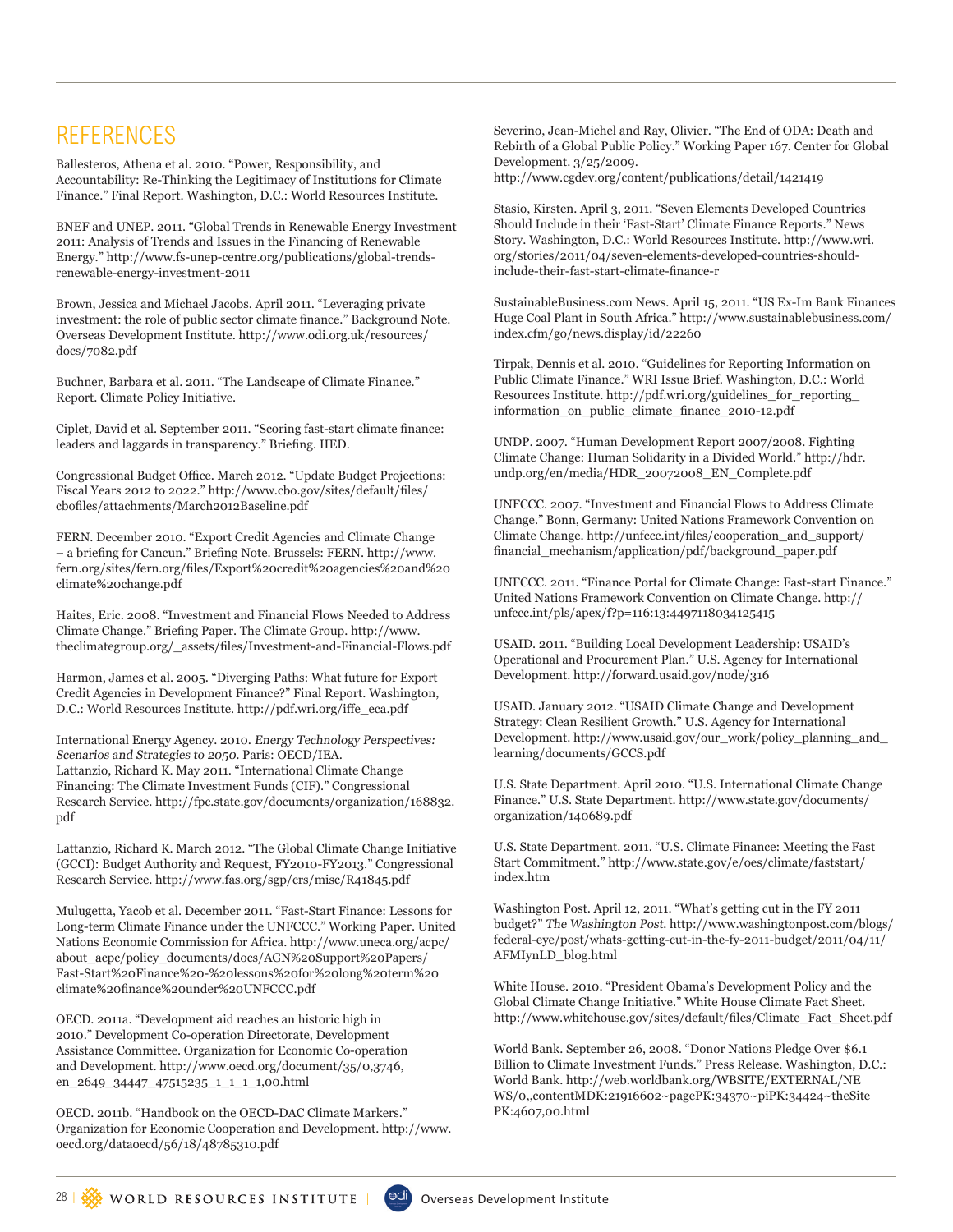World Bank. 2010a. "Economics of Adaptation to Climate Change: Synthesis Report." Washington, D.C.: The International Bank for Reconstruction and Development/The World Bank. http:// climatechange.worldbank.org/sites/default/files/documents/ EACCSynthesisReport.pdf

World Bank. 2010b. "World Development Report 2010: Development and Climate Change." Washington, D.C.: The International Bank for Reconstruction and Development/The World Bank. http://siteresources. worldbank.org/INTWDR2010/Resources/5287678-1226014527953/ WDR10-Full-Text.pdf

WRI. 2011. "Summary of Developed Country Fast-Start Climate Finance Pledges." http://pdf.wri.org/climate\_finance\_pledges\_2011-11-18.pdf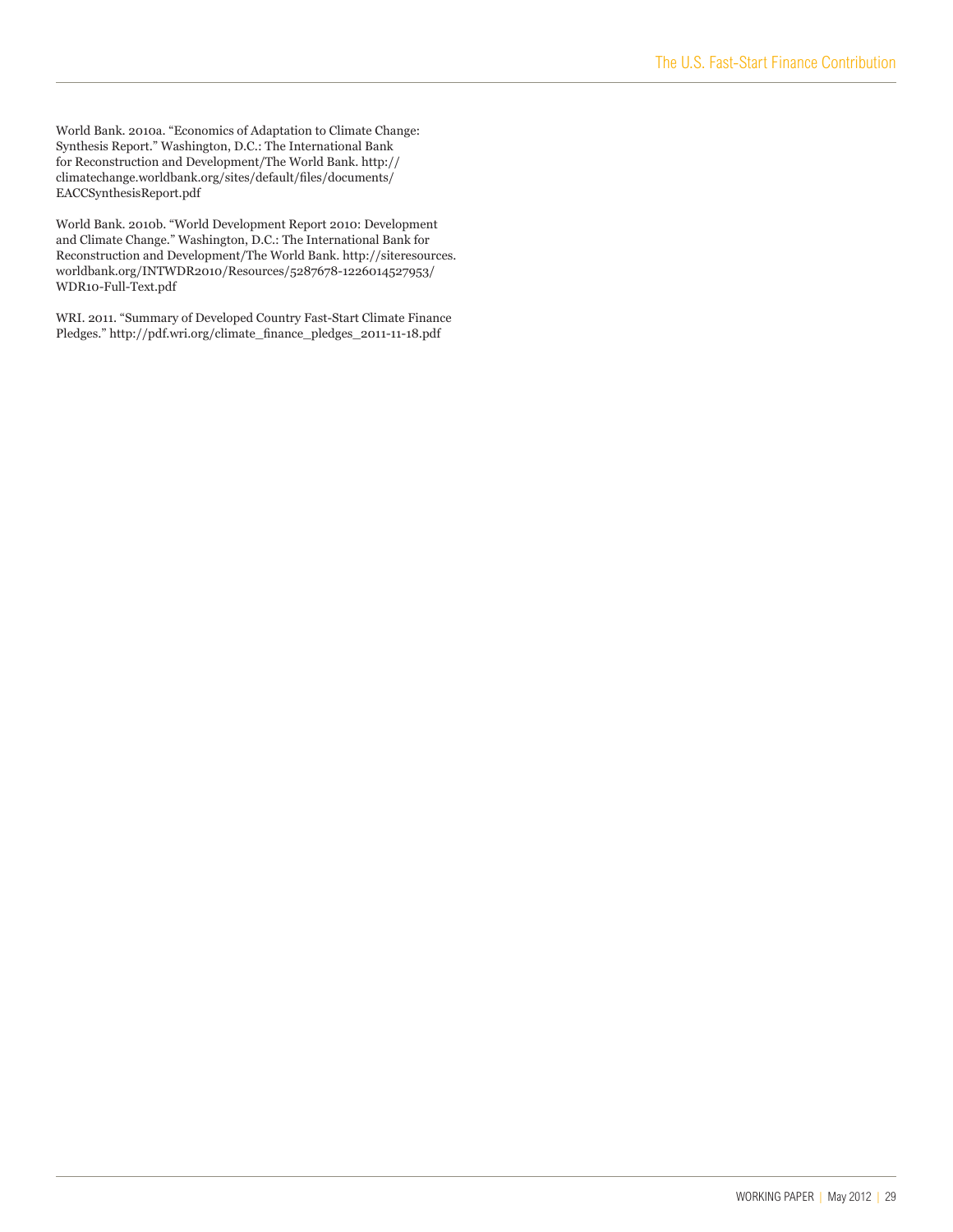# ENDNOTES

- 1. All financial figures in this report are given in U.S. dollars.
- 2. See http://cait.wri.org and http://data.worldbank.org/indicator/NY.GDP. MKTP.CD.
- 3. The U.S. fiscal year runs from October 1 of the previous calendar year to September 30 of the stated year.
- 4. Buchner et al. (2011) place private finance at almost 57% of current climate finance. UNFCCC (2007) identifies a significant role for domestic resources.
- 5. For example, the Private Sector Initiative under the Nairobi Work Program, and "Caring for Climate" under the U.N. Global Compact.
- 6. For example, countries such as Germany have used revenues from Certified Emission Reduction sales to help finance their International Climate Initiative, and the government of Japan has counted private Japanese companies' investments in climate-relevant sectors as part of its FSF reporting.
- 7. See U.S. State Department 2011 for the U.S. FSF reports.
- 8. www.faststartfinance.org is a Netherlands-led initiative in which both donors and recipient countries self-report on fast-start finance given and received.
- 9. The Voluntary REDD+ Database in which both donors and recipients voluntarily report on REDD+ finance given and received – is managed by the Interim REDD+ Partnership. REDD+ is the acronym for reducing emissions from deforestation and forest degradation and the role of conservation, sustainable management of forests and enhancement of forest carbon stocks in developing countries.
- 10. Sources consulted for each project are detailed in Annex 5.
- 11. This is because information reported to the DAC was incomparable in timeframe and scope, and, moreover, insufficiently detailed to permit this approach.
- 12. Ex-Im is the U.S. Government's official export-credit agency, and OPIC is its development finance institution. Both agencies work with U.S. businesses to finance U.S. export markets.
- 13. In the context of this assessment, "grants" includes grants, cooperative agreements and contracts administered by USAID, as well as similar instruments administered by other bilateral agencies, not including Ex-Im and OPIC. This includes "contributions" to the CIFs, which are made in the form of grants as opposed to capital contributions. While all congressionally appropriated funds are channeled to an administering institution in the form of a grant, cooperative agreement, or contract, in some cases these funds are used to support non-grant instruments. For example, the United States capitalizes the CTF with grants, but the CTF issues loans to recipient countries.
- 14. Fact sheets do not disaggregate the fraction of regional and global programs supporting the country.
- 15. In some cases, this is because country-specific allocation decisions had not yet been made at the time the report was published.
- 16. Throughout this report, percentages are calculated based on the value of the projects, unless otherwise noted.
- 17. For the 91% that is described in the country fact sheets, not all metrics we sought to assess were available for all of the projects, so the share of finance that is not described may be higher than 9% for some information.
- 18. According to U.S. officials and the new foreignassistance.gov website, the missing 5% includes, inter alia, a portion of financing for the U.S. State Department's Bureau of Oceans and International Environmental and Scientific Affairs and Bureau of Western Hemisphere Affairs, approximately \$13 million in finance for U.S. Trade and Development

Agency in FY10, contributions to Columbia University's International Research Institute for Climate and Society in FY10, and overhead.

- 19. Our statistics are roughly consistent with U.S.-reported breakdown of FY11 FSF in a presentation during its side event on December 1, 2011 at COP 17 in Durban.
- 20. These figures exclude the missing 5%. Additionally, the fraction of U.S. FSF serving multiple objectives is likely larger than represented here; the "multiple" category refers to projects for which no primary objective could be identified.
- 21. See Annex 2 for a description of the Rio Marker system.
- 22. See for example Greenpeace comments on the Forest Investment Program Investment Plans in its capacity as developed country civil society observer, Global Witness comments on FCPF Readiness Plans provided in their capacity as developed country observers to the FCPF, and commentary on redd-monitor.org.
- 23. Note that the U.S. FSF report, and thus our data, does not reflect that a portion of bilateral finance was delivered through inter-agency agreements.
- 24. Includes Department of Energy, Department of State, Environmental Protection Agency, Treasury, U.S. Forest Service, and U.S. Trade and Development Agency, as well as financing channeled as a result of a partnership between two or more bilateral agencies.
- 25. OPIC accounts for a much larger share of U.S. FSF than Ex-Im, and Ex-Im's role in fact declined from FY10 to FY11. Nonetheless, we discuss them together in this section due to the similarities in the types of projects they support and the instruments they employ to support them.
- 26. E.g., Mulugetta et al. 2011.
- 27. All of it supports clean and renewable energy except for \$1M that supports an avoided deforestation project.
- 28. These statistics are based on data collected by OPIC, which systematically collects information on the amount of private finance leveraged by its investments.
- 29. As documented in Brown and Jacobs 2011.
- 30. OPIC's mission includes to "help ambitious U.S. businesses successfully enter, grow and compete in emerging markets," while Ex-Im's mission is "to assist in financing the export of U.S. goods and services to international markets."
- 31. The Ex-Im Bank's Carbon Policy is available at http://www.exim.gov/ products/policies/environment/carbon\_policy.cfm. Many NGOs still criticize Ex-Im's performance on climate change, pointing to the failure of its Carbon Policy in making an impact on Ex-Im's portfolio (e.g., FERN 2010, SustainableBusiness.com News 2011).
- 32. As described in Annex 2, we identified the country or region a project is intended to benefit, without regard for the share of funds ultimately transferred to an institution in that country or region.
- 33. Global programs consist of a mixture of global initiatives such as the Consultative Group on International Agricultural Research Program on Climate Change, Agriculture and Food Security; initiatives that have impacts across regions; and funding for a specific objective that has not yet been allocated to a specific recipient country.
- 34. U.S. FSF in Europe and Eurasia went to the non-Annex I countries of Georgia, Moldova, Albania, Armenia, Azerbaijan, Bosnia and Herzegovina, Macedonia, Montenegro, and Serbia, and the Annex I countries of Bulgaria, Croatia, Kosovo, Romania, Turkey, and Ukraine. Note that U.S. FSF supported Ukraine in FY10 but not FY11. Moreover, the other Annex I countries listed were supported by FSF as part of funds that also supported other non-Annex I countries listed.
- 35. We did not attempt to identify recipient institutions of U.S. FSF administered by multilateral funds.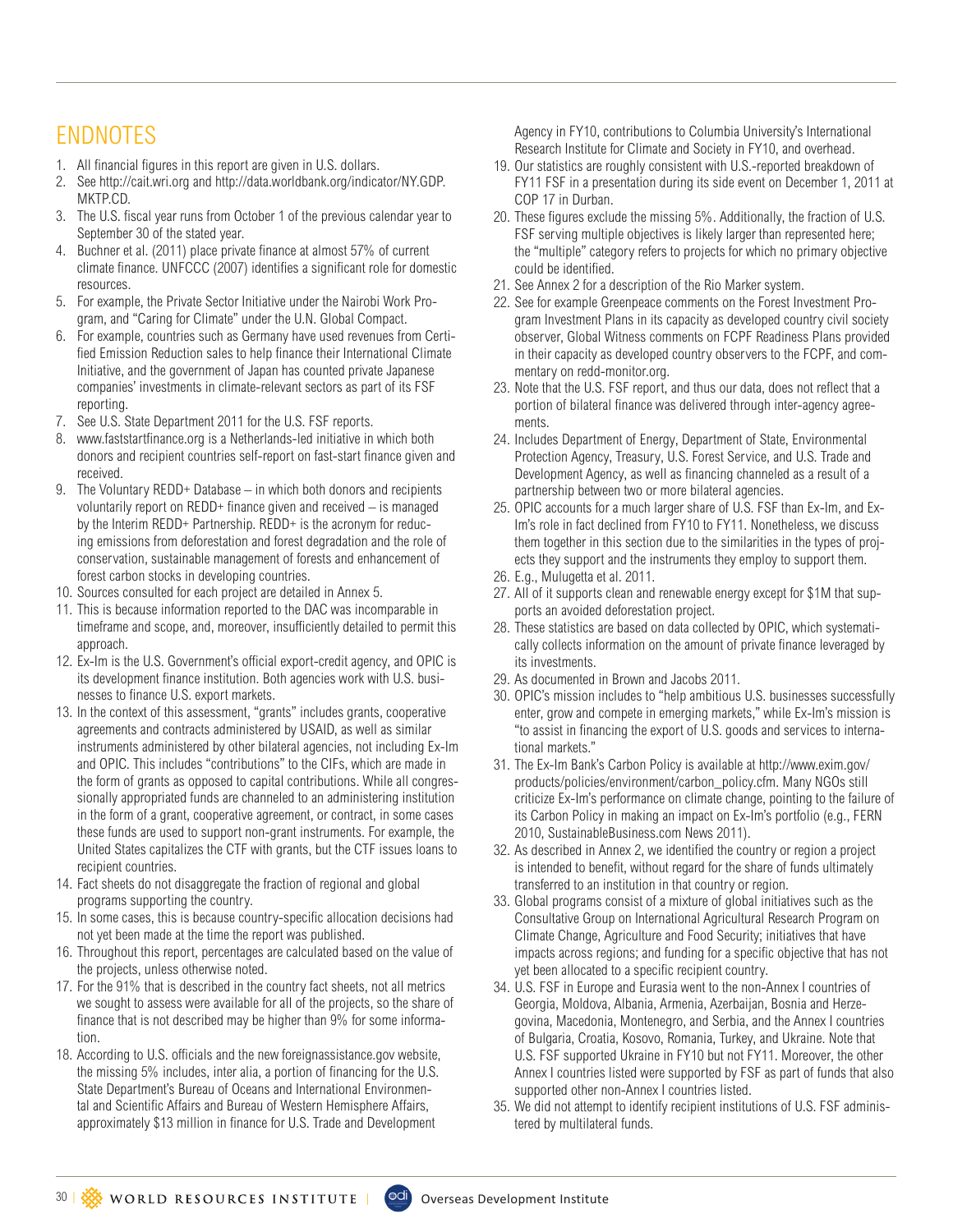- 36. An estimated 17% of USAID's foreign assistance obligations fund local organizations indirectly.
- 37. Unexpected events can occasionally preclude U.S. FSF from being disbursed. For example, political events in Malawi have triggered a hold on the MCC Malawi Compact, so no funds have been disbursed. See http:// www.mcc.gov/pages/press/release/release-032312-Boardrelease.
- 38. Due to different accounting procedures prior to 2010, 2009 data are estimates  $\pm$  ~\$100M. Sources for this data are a U.S. Government briefing and the Office of Management and Budget (OMB). According to the U.S. Government, estimates of international climate finance for 2003-2008 are in a similar range to that of 2009.
- 39. Denmark, Luxembourg, the Netherlands, Norway and Sweden are the only countries to have met the 0.7% target.
- 40. See for example http://www.archive.usun.state.gov/fact\_sheet/ecosoc\_ Chapter\_4\_apr15.pdf.
- 41. Total U.S. ODA rose 5.4% in 2009 and 3.5% in 2010. See OECD 2011. Note that the sources of information for ODA levels and dedicated climate finance levels are different. Information on ODA levels comes from the OECD DAC, which is reported by the U.S. Government, while information on discrete climate finance levels comes directly from the State Department. Therefore, the timeframes and other parameters used for this finance may not be comparable. Nonetheless, the numbers give a good sense of relative scale. 2011 data will be incorporated when available from the U.S. Government.
- 42. The rationale for this argument is that if growth in climate finance is not outpaced by growth in development assistance, then the former could be growing at the expense of the latter.
- 43. See http://www.aidtransparency.net.
- 44. The guidelines for national communications do not provide a definition of new and additional.
- 45. Examples include the World Bank's climate co-benefits tracking and the Asian Development Bank's Procedures for Estimating Investments Renewable Energy and Energy Efficiency.
- 46. For more information, see: http://www.aiddata.org/; http://www. climatefundsupdate.org/; http://www.wri.org/publication/summaryof-developed-country-fast-start-climate-finance-pledges; http://www. newenergyfinance.com/.
- 47. We did this by first calculating the total percentage of multilateral funds received by each recipient country, where possible, based on the entire period or life of that fund (not on the fast-start period – we used data from climatefundsupdate.org, which includes cumulative data from 2001 to February 2012). Second, we applied that that percentage to the amount of funds donated to that multilateral by the United States. It is important to note that the resulting data are indicative rather than definitive, as methodologies for imputing multilateral flows have several inherent complexities, including differences in timeframes and delays in disbursement, differences in financial instrument used by the donor country versus the multilateral, restrictions on the multilateral institution to pool resources due to earmarks, and data limitations.
- 48. The United States, however, did not consistently report on the contributor agency that channels funds to a multilateral channeling institution, so in those instances we consulted the US budget to identify the contributor agency.
- 49. See endnote 13.
- 50. While the United States applies the Rio Markers when it reports ODA to the OECD DAC, we did not factor this into our assessment because the scope, timeframe, and descriptions that the United States reports to the OECD DAC are different from what it reports in its FSF report.
- 51. Parties in the international climate negotiations have often referred to additionality in relation to an amount or percentage of Overseas Development Assistance (ODA). One baseline for additionality that has been proposed by developing countries is that of the 0.7% of Gross National Income (GNI) for ODA pledge reiterated by developed countries over the past several decades (e.g., in the Monterrey Consensus in 2002, at the World Summit on Sustainable Development in Johannesburg in 2002, and most recently at the Gleneagles G8 summit in 2005). Note, however, that the United States, along with Australia, Canada, Japan and Switzerland, have not set a timetable for the 0.7% target since the 1970 United Nations General Assembly Resolution (while the other 16 donor countries have either set a timetable or met the target). Additionally, some aid experts have argued that countries must rethink the traditional measure of ODA given the diversification of goals it is asked to pursue and the multiplication of instruments used to achieve policy objectives (Severino et al.).
- 52. For more information on dedicated climate change funds, see http://www. climatefundsupdate.org/.
- 53. http://www.multilateralfund.org/